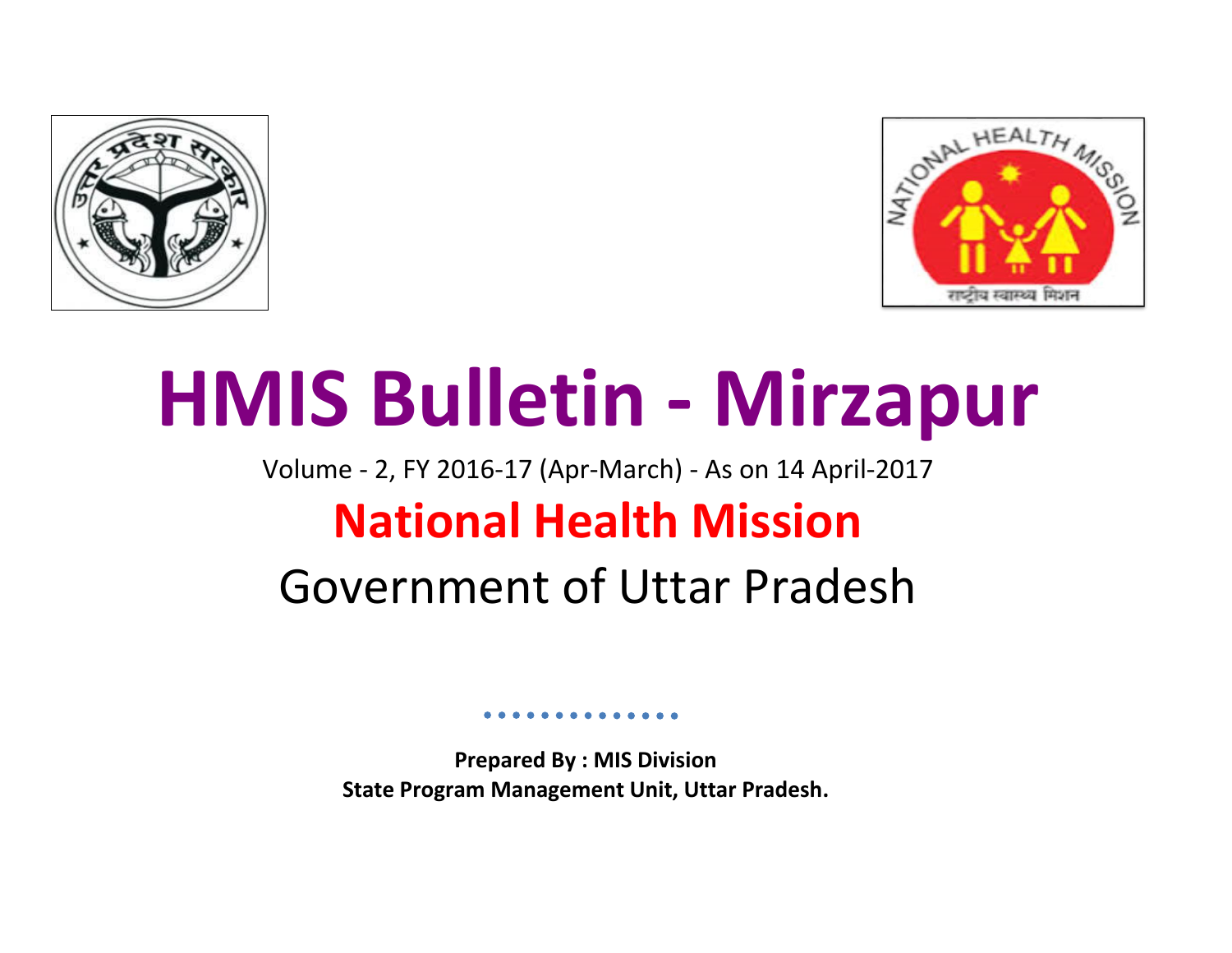### **HMIS (National Health Mission Bulletin) March-2016-17 Mirzapur - Uttar Pradesh**

| S. No                   | <b>Sections</b>                                  |
|-------------------------|--------------------------------------------------|
|                         | <b>District Profile</b>                          |
| $\overline{2}$          | <b>District Summary sheet</b>                    |
| 3                       | <b>MCTS</b> status                               |
| 4                       | <b>HMIS Data Uploading and Forwarding status</b> |
| $\overline{\mathbf{5}}$ | <b>Maternal Health</b>                           |
| 5.1                     | <b>Antenatal Care</b>                            |
| 5.2                     | Delivery & Postnatal care                        |
| 5.3                     | High risk preganancy and obstetric complications |
| 5.4                     | C Section and Complications attended and treated |
| 6                       | <b>Child health</b>                              |
| 6.1                     | Live Births & New Born Care                      |
| 6.2                     | <b>Child Immunization</b>                        |
| $\overline{\mathbf{7}}$ | <b>Reproductive Health</b>                       |
| 8                       | <b>Indicators and Estimations</b>                |
| 8.1                     | List of Indicators covered                       |
| 8.2                     | <b>Estimation sheet</b>                          |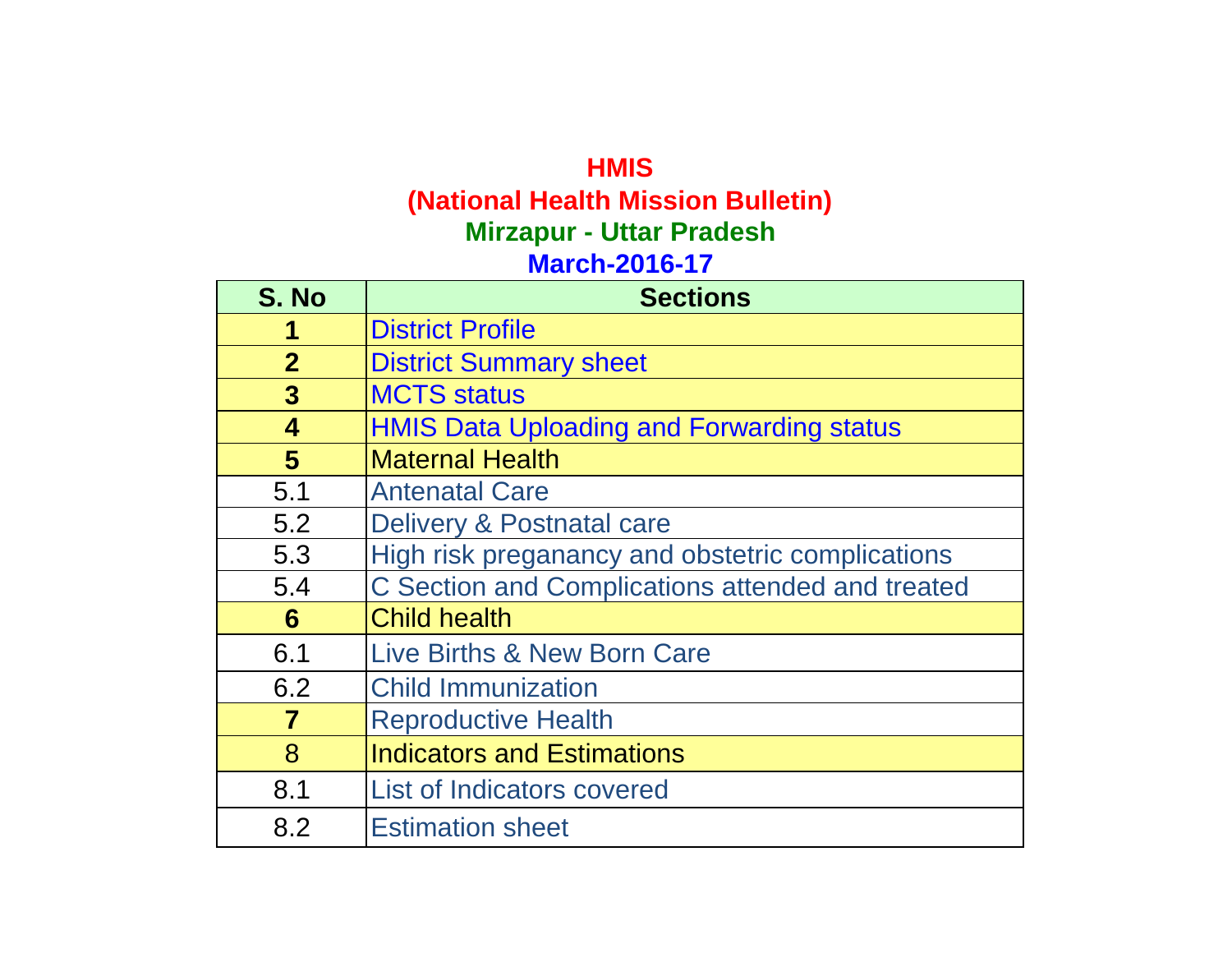#### **Mirzapur\_Profile at a Glance**

| <b>District Mirzapur</b><br>(*AHS 2012-13) | <b>IMR</b> | <b>NMR</b> | U5MR I | <b>MMR</b> | <b>TFR</b> | <b>CBR</b> | <b>Unmet</b><br>need<br>spacing | <b>Unmet</b><br>need<br>for<br>limiting |
|--------------------------------------------|------------|------------|--------|------------|------------|------------|---------------------------------|-----------------------------------------|
|                                            | 80         | 57         | 105    | 218        | 2.6        | 22.3       | 15.8                            | 7.6                                     |

|       |                  | <b>Demographic Profile</b>           |              |      |                                     |                              |                                  | Infrastructure |     |           |                              |      | <b>Delivery Points</b> |                          |                |                               |                                |                | <b>Human resource</b> |      |        | <b>Training</b>       |                              |                             |
|-------|------------------|--------------------------------------|--------------|------|-------------------------------------|------------------------------|----------------------------------|----------------|-----|-----------|------------------------------|------|------------------------|--------------------------|----------------|-------------------------------|--------------------------------|----------------|-----------------------|------|--------|-----------------------|------------------------------|-----------------------------|
| S.no. | <b>Block</b>     | Total<br>Population<br>(Census 2011) | Sex<br>ratio | rate | Literacy   No. of Gram<br>Panchayat | No. of<br>Revenue<br>Village | NO. of<br><b>VHSNC</b><br>formed | CHC            | PHC | <b>SC</b> | Private<br><b>Facilities</b> | AWCs | L1                     | L <sub>2</sub>           | L <sup>3</sup> | Medical<br>officers<br>(MBBS) | Medical<br>officers<br>(AYUSH) | SN in<br>block | # ANMs                | #AWW | #ASHAs | <b>Trained in SBA</b> | Traine<br>din<br><b>NSSK</b> | <b>Trained in</b><br>PPIUCD |
|       | Chhanve          | 277337                               | 980          | 69.9 | 97                                  | 207                          | 92                               |                |     | 31        |                              |      | 19                     |                          |                |                               |                                |                | 37                    | 270  | 169    |                       |                              |                             |
|       | City             | 236225                               | 851          | 84   | 87                                  | 172                          | 83                               |                |     | 29        |                              |      | 10                     | $\overline{\phantom{a}}$ |                |                               |                                |                | 31                    | 200  | 201    |                       |                              | $\Omega$                    |
|       | Hallia           | 226211                               | 980          | 69.9 | 79                                  | 196                          | 72                               |                |     | 19        |                              |      | 18                     |                          |                |                               |                                |                | 31                    | 204  | 174    |                       |                              |                             |
|       | Jamalpur         | 240127                               | 980          | 69.9 | 99                                  | 206                          | 93                               |                |     | 35        |                              |      | 19                     | $\mathcal{L}$            |                |                               |                                | $\mathbf{8}$   | 39                    | 315  | 189    |                       |                              | $\Omega$                    |
|       | Kone             | 108814                               | 980          | 69.9 | 44                                  | 74                           | 43                               |                |     | 14        |                              |      | 8                      |                          |                |                               |                                |                | 19                    | 140  | 78     |                       |                              | $\Omega$                    |
|       | Lalganj          | 136322                               | 980          | 69.9 | 53                                  | 183                          | 49                               |                |     |           |                              |      | 13                     |                          |                |                               |                                |                | 26                    | 125  | 107    |                       |                              |                             |
|       | Manjhwan         | 147380                               | 980          | 69.9 | 40                                  | 54                           | 38                               |                | 3   | 21        |                              |      | q                      |                          |                |                               |                                |                | 20                    | 163  | 138    |                       |                              |                             |
|       | Marihan Patehara | 133872                               | 980          | 69.9 | 50                                  | 131                          | 45                               |                |     | 14        |                              |      | 13                     |                          |                |                               |                                |                | 24                    | 136  | 99     | $\Omega$              |                              | $\Omega$                    |
|       | Naraynpur        | 206163                               | 980          | 69.9 | 96                                  | 188                          | 88                               |                |     | 28        |                              |      | 20                     |                          |                |                               |                                |                | 25                    | 359  | 174    |                       |                              |                             |
|       | Pahadi           | 131249                               | 980          | 69.9 | 46                                  | 115                          | 44                               |                |     | 18        |                              |      | 12                     |                          |                |                               |                                |                | 24                    | 144  | 94     |                       |                              |                             |
|       | Rajgarh          | 215425                               | 980          | 69.9 | 83                                  | 153                          | 77                               |                |     | 26        |                              |      | 20                     |                          |                |                               |                                |                | 39                    | 243  | 164    |                       |                              |                             |
| 12    | Sikhar           | 90278                                | 980          | 69.9 | 35                                  | 79                           | 34                               |                |     | 14        |                              |      | 14                     |                          |                |                               |                                |                | 15                    | 110  | 86     |                       |                              | $\Omega$                    |
| 13    | DH               | 345130                               | 851          | 84   |                                     |                              |                                  |                |     |           |                              |      |                        |                          |                |                               |                                |                |                       |      |        |                       |                              | 31                          |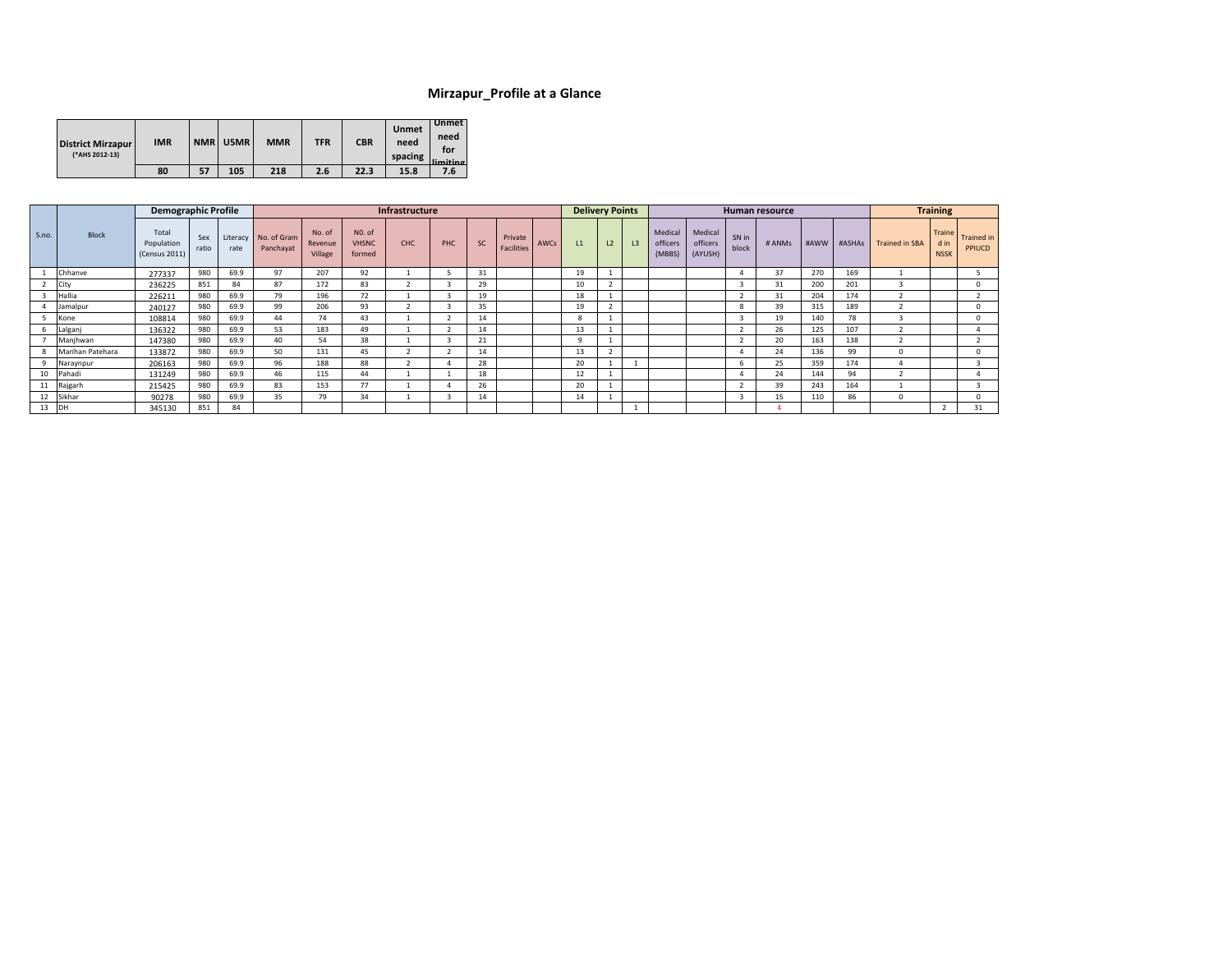| Mirzapur '- Percent of facilities reported in HMIS by Month, FY 2016-17 |                                |        |          |                    |          |               |          |               |               |               |               |        |          |  |
|-------------------------------------------------------------------------|--------------------------------|--------|----------|--------------------|----------|---------------|----------|---------------|---------------|---------------|---------------|--------|----------|--|
| <b>Block</b>                                                            | <b>Total No. of Facilities</b> | Apr-16 | $Mav-16$ | Jun-16 $\parallel$ | $Jul-16$ | <b>Aug-16</b> | $Sep-16$ | <b>Oct-16</b> | <b>Nov-16</b> | <b>Dec-16</b> | <b>Jan-17</b> | Feb-17 | $Mar-17$ |  |
| <b>DHQ</b>                                                              | 15                             | 100    | 100      | 100                | 100      | 100           | 100      | 100           | 100           | 100           | 100           | 100    | 100      |  |
| City                                                                    | 32                             | 100    | 100      | 100                | 100      | 100           | 100      | 100           | 100           | 100           | 100           | 100    | 100      |  |
| Hallia                                                                  | 24                             | 100    | 100      | 100                | 100      | 100           | 100      | 100           | 100           | 100           | 100           | 100    | 100      |  |
| Jamalpur                                                                | 39                             | 100    | 100      | 100                | 100      | 100           | 100      | 100           | 100           | 100           | 100           | 100    | 100      |  |
| Kone                                                                    | 18                             | 100    | 100      | 100                | 100      | 100           | 100      | 100           | 100           | 100           | 100           | 100    | 100      |  |
| Lalganj                                                                 | 17                             | 100    | 100      | 100                | 100      | 100           | 100      | 100           | 100           | 100           | 100           | 100    | 100      |  |
| Manjhwan                                                                | 25                             | 100    | 100      | 100                | 100      | 100           | 100      | 100           | 100           | 100           | 100           | 100    | 100      |  |
| Marihan Patehara                                                        | 18                             | 100    | 100      | 100                | 100      | 100           | 100      | 100           | 100           | 100           | 100           | 100    | 94       |  |
| Naraynpur                                                               | 33                             | 100    | 100      | 100                | 100      | 100           | 100      | 100           | 100           | 100           | 100           | 100    | 100      |  |
| Pahadi                                                                  | 20                             | 100    | 100      | 100                | 100      | 100           | 100      | 100           | 100           | 100           | 100           | 100    | 100      |  |
| Rajgarh                                                                 | 31                             | 100    | 100      | 100                | 100      | 100           | 100      | 100           | 100           | 100           | 100           | 100    | 100      |  |
| Sikhar                                                                  | 18                             | 100    | 100      | 100                | 94       | 100           | 100      | 100           | 100           | 100           | 100           | 100    | 100      |  |
| <b>Grand Total</b>                                                      | 329                            | 100    | 100      | 100                | 100      | 100           | 100      | 100           | 100           | 100           | 100           | 100    | 100      |  |

Less than 100% Reported facilities are less than number of facilities in HMIS More than 100% **Reported facilities are greater than number of facilities in HMIS** 



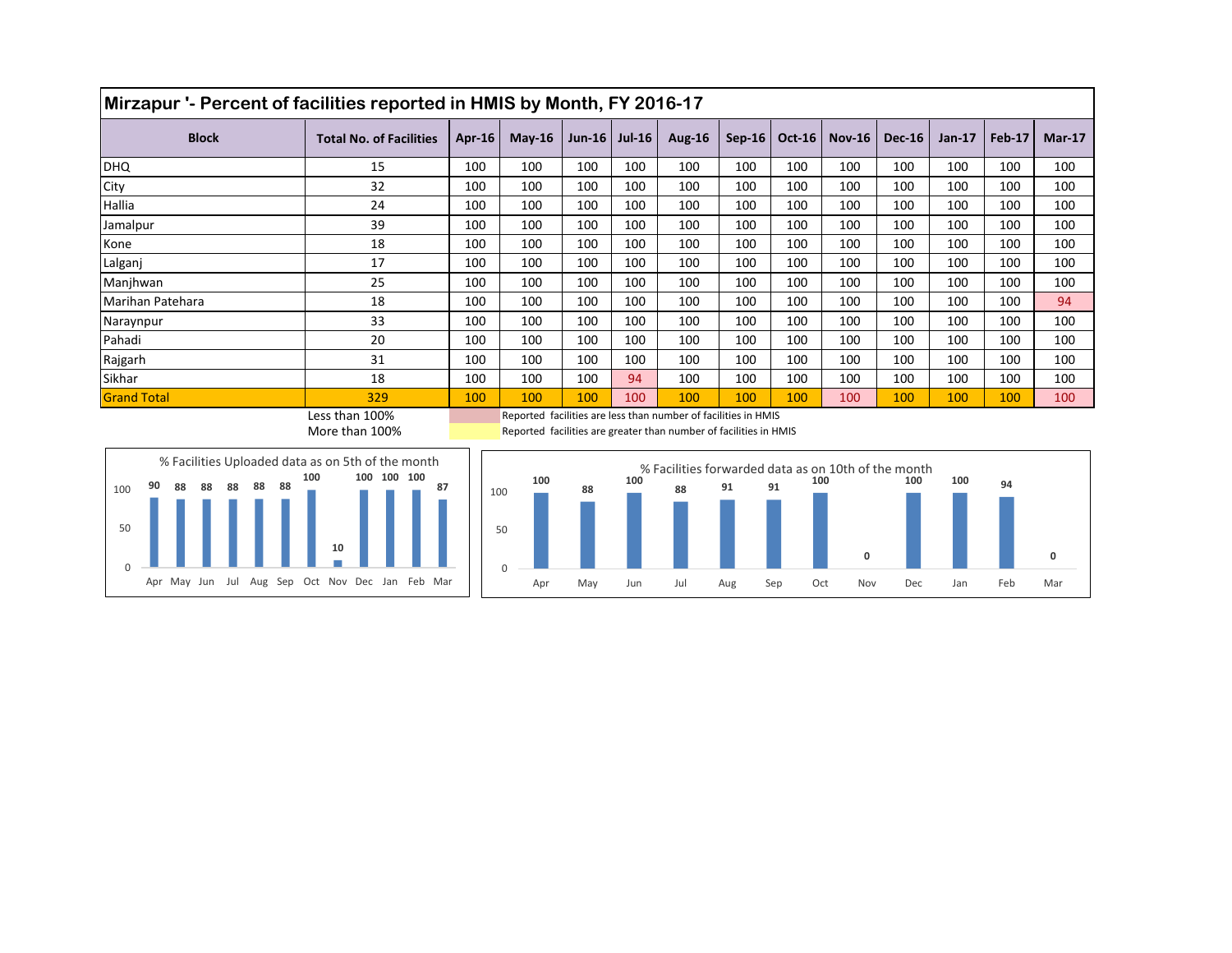

#### **Volume - 2, FY 2016-17 (Apr-March) - As on 14 April-2017 - FY 2016-17**

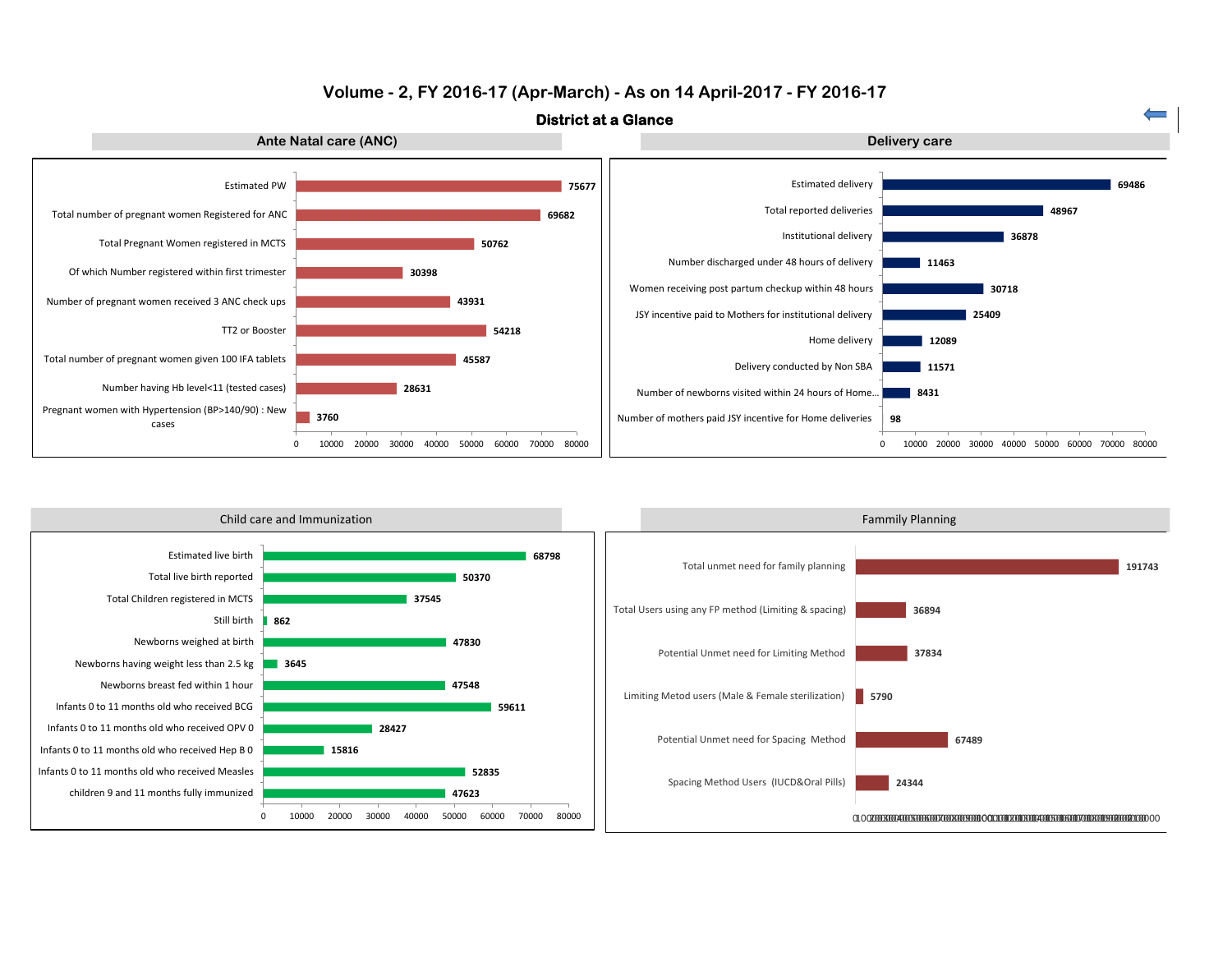$\overline{\phantom{0}}$ 

#### **Maternal health :**

\* Mother registration 61% and Child registration is only 50% against target. \*ANC 2 is 57% and ANC3 is 46% on MCTS poratal.

\* BCG 85% and full immunization only 62%.

ANC registration of dist. is 92% and Block Chhanve reported 146% Need to recheck data for duplication reporting. Although AHS 2012-13 showing ANC registartion 69.5% ANC Registration in 1st trim. is 44% which is repotred approx equal to AHS 12-13 i.e. 48.5%. % of PW recievd 3 ANC checkup is 58% and AHS 12-13(34.6%). Most of the ANC cases registered at SC facilities that indicated good practice.

#### - **Child Health:**

1.7 still births are reported from the district. . Data need to recheck. 95% of newborns weighed at birth & 7.6 % of newborns having < 2.5 kgs. 94% reported as breast fed within 1 hours of births, it is need to check as AHS 2012-13 showing data 31.1% only.

#### - **Immunization**

86% of Infants 0 to 11 months old who received BCG against estimated live birth.

41% of Infants 0 to 11 months old who received OPV 0 and 20% of Infants 0 to 11 months old who received Hep B 0.

69% of children 9 and 11 months fully immunized and DHQ reported only 20% & Block Pahadi reportedfull immunization 98% that need to reviewed by Block officials.

#### **Planning**

The achievement of limiting method is 15%.

IUCD insertion mostly provided at SC and the service at CHC, DH & PHC need to improve.

The condom distribution must be rechecked and reporting should be cross checked of condom distribution from stock register.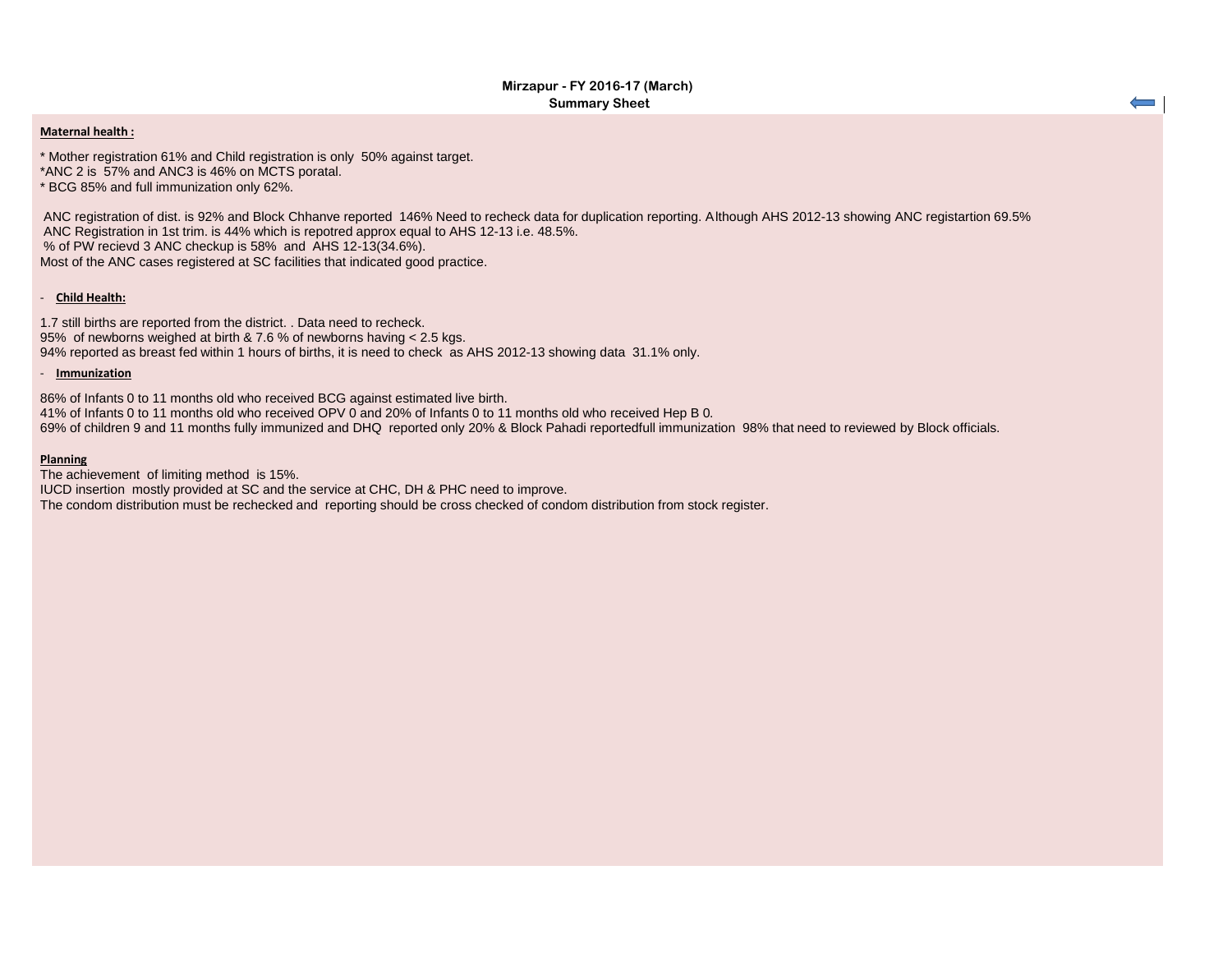#### **Mirzapur - MCTS Status on crititical indicator as on 1st April 2017**

#### **Registration and Updation**

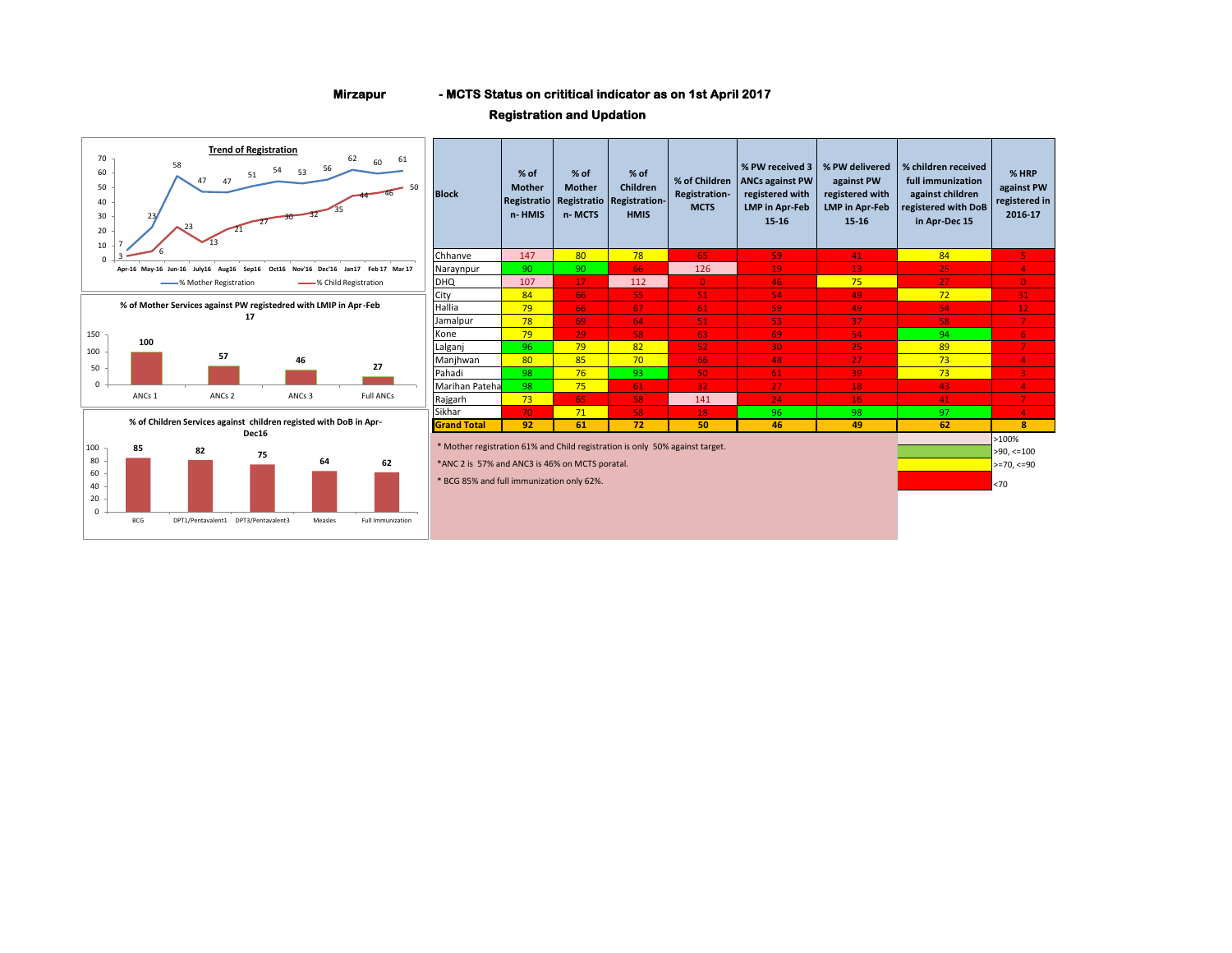

**CHC 7%**

**% Distribution of Registered for ANC by Type of Facility**

**DH 12%**

**SC 74%** **PHC 7%**

 $\blacksquare$ 

#### **Mirzapur - ANC Services Reported in HMIS during FY 2016-17 (Apr-March) ANC Services, Trends, Distribution and Performance**

| <b>Block</b>                                                                                    | Propotional<br>te<br>estimated<br><b>PW</b>                                                  | <b>Total</b><br>number of<br>pregnant<br>women<br>Registered<br>for ANC | % of ANC<br>registered<br>to<br>estimated<br>Pregnancy | Of which<br><b>Number</b><br>registered<br>within first<br>trimester | % of ANC<br>registered<br>within 1st<br>trimester | TT2 or<br><b>Booster</b> | % of ANC<br>received<br>TT2/Booster | Number of<br>pregnant<br>women<br>received 3<br><b>ANC check</b><br>ups | % of ANC<br>received<br>3ANC<br>checkups |  |  |  |  |
|-------------------------------------------------------------------------------------------------|----------------------------------------------------------------------------------------------|-------------------------------------------------------------------------|--------------------------------------------------------|----------------------------------------------------------------------|---------------------------------------------------|--------------------------|-------------------------------------|-------------------------------------------------------------------------|------------------------------------------|--|--|--|--|
| DHQ                                                                                             | 9306                                                                                         | 10002                                                                   | 107.5                                                  | 2807                                                                 | 28.1                                              | 3970                     | 42.7                                | 4212                                                                    | 45.3                                     |  |  |  |  |
| Chhanve                                                                                         | 6756                                                                                         | 9924                                                                    | 146.9                                                  | 5407                                                                 | 54.5                                              | 6215                     | 92.0                                | 4559                                                                    | 67.5                                     |  |  |  |  |
| City                                                                                            | 7736                                                                                         | 6493                                                                    | 83.9                                                   | 3449                                                                 | 53.1                                              | 6106                     | 78.9                                | 4518                                                                    | 58.4                                     |  |  |  |  |
| Hallia                                                                                          | 6488                                                                                         | 5147                                                                    | 79.3                                                   | 1993                                                                 | 38.7                                              | 5536                     | 85.3                                | 3487                                                                    | 53.7                                     |  |  |  |  |
| Jamalpur                                                                                        | 8558                                                                                         | 6710                                                                    | 78.4                                                   | 3430                                                                 | 51.1                                              | 5771                     | 67.4                                | 4375                                                                    | 51.1                                     |  |  |  |  |
| Kone                                                                                            | 3769                                                                                         | 2960                                                                    | 78.5                                                   | 1572                                                                 | 53.1                                              | 2674                     | 70.9                                | 2445                                                                    | 64.9                                     |  |  |  |  |
| Lalganj                                                                                         | 4046                                                                                         | 3887                                                                    | 96.1                                                   | 1477                                                                 | 38.0                                              | 2482                     | 61.3                                | 2920                                                                    | 72.2                                     |  |  |  |  |
| Manjhwan                                                                                        | 4802                                                                                         | 3826                                                                    | 79.7                                                   | 1541                                                                 | 40.3                                              | 3439                     | 71.6                                | 2285                                                                    | 47.6                                     |  |  |  |  |
| Marihan Pateha                                                                                  | 4040                                                                                         | 3957                                                                    | 97.9                                                   | 1575                                                                 | 39.8                                              | 3637                     | 90.0                                | 2775                                                                    | 68.7                                     |  |  |  |  |
| Naraynpur                                                                                       | 7484                                                                                         | 6765                                                                    | 90.4                                                   | 2560                                                                 | 37.8                                              | 5210                     | 69.6                                | 4368                                                                    | 58.4                                     |  |  |  |  |
| Pahadi                                                                                          | 3328                                                                                         | 3268                                                                    | 98.2                                                   | 1370                                                                 | 41.9                                              | 3078                     | 92.5                                | 2208                                                                    | 66.4                                     |  |  |  |  |
| Rajgarh                                                                                         | 6838                                                                                         | 4984                                                                    | 72.9                                                   | 2340                                                                 | 47.0                                              | 4490                     | 65.7                                | 4397                                                                    | 64.3                                     |  |  |  |  |
| Sikhar                                                                                          | 2527                                                                                         | 1759                                                                    | 69.6                                                   | 877                                                                  | 49.9                                              | 1610                     | 63.7                                | 1382                                                                    | 54.7                                     |  |  |  |  |
| <b>Total</b>                                                                                    | 75677                                                                                        | 69682                                                                   | 92.1                                                   | 30398                                                                | 43.6                                              | 54218                    | 71.6                                | 43931                                                                   | 58.1                                     |  |  |  |  |
| AHS (2012-13)                                                                                   |                                                                                              |                                                                         | 69.5                                                   |                                                                      | 48.5                                              |                          |                                     |                                                                         | 34.6                                     |  |  |  |  |
|                                                                                                 | <b>Gaps in ANC Registration:</b>                                                             |                                                                         |                                                        |                                                                      |                                                   |                          |                                     |                                                                         |                                          |  |  |  |  |
|                                                                                                 | 1. ANC registration of dist. is 92% and Block Chhanve reported 146% Need to recheck data for |                                                                         |                                                        |                                                                      |                                                   |                          |                                     |                                                                         |                                          |  |  |  |  |
|                                                                                                 | duplication reporting. Although AHS 2012-13 showing ANC registartion 69.5%                   |                                                                         |                                                        |                                                                      |                                                   |                          |                                     |                                                                         |                                          |  |  |  |  |
| 2- ANC Registration in 1st trim. is 44% which is repotred approx equal to AHS 12-13 i.e. 48.5%. |                                                                                              |                                                                         |                                                        |                                                                      |                                                   |                          |                                     |                                                                         |                                          |  |  |  |  |

 $\Leftarrow$ 

3- % of PW recievd 3 ANC checkup is 58% and AHS 12-13(34.6%).

4-Most of the ANC cases registered at SC facilities that indicated good practice.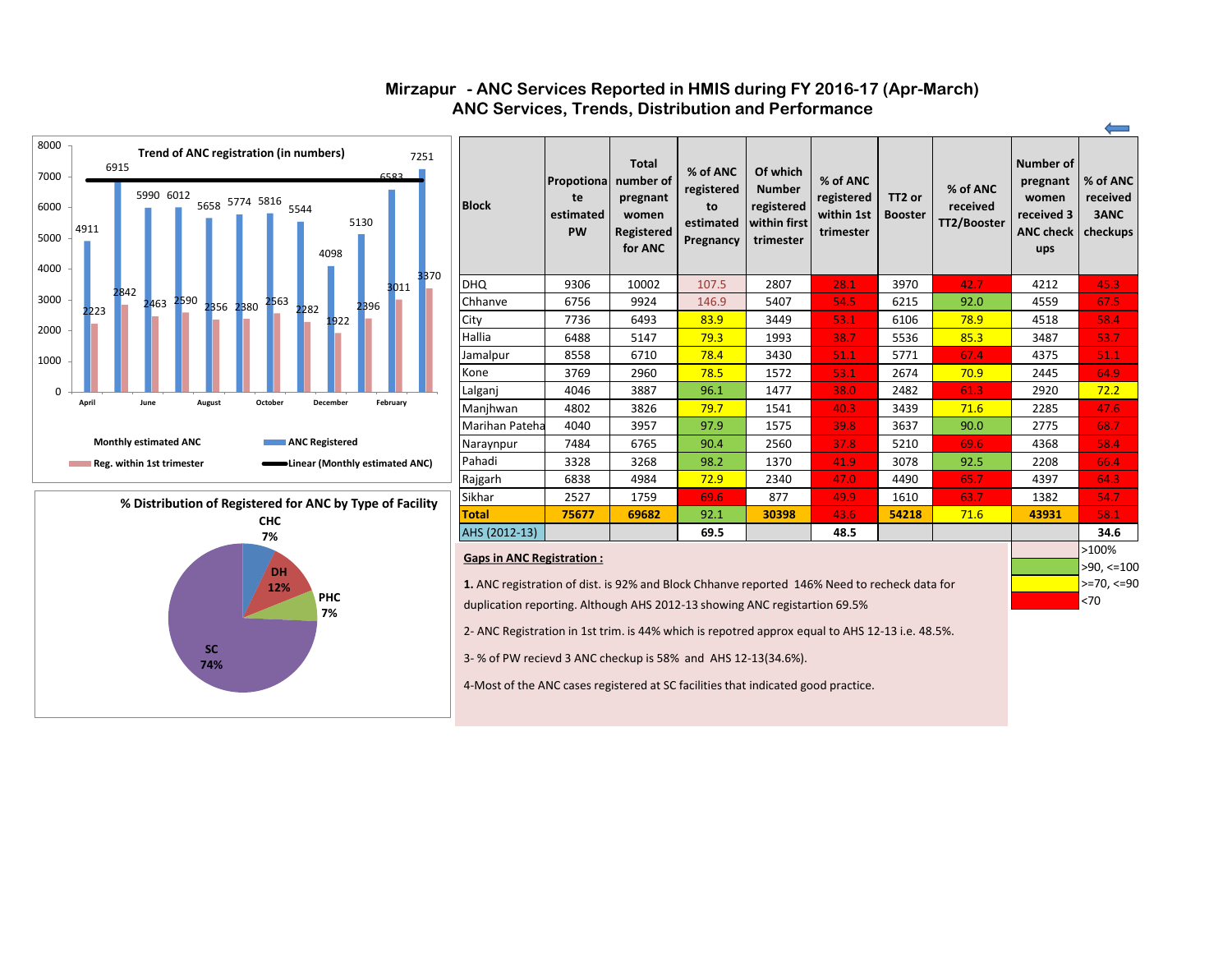| 7000<br>6000<br>5000<br>4000<br>3000 | 3721<br>2606             | 3962<br>3374                                      | 5113 | 5341<br>4719                                           | Trend of reported delivery to estimated deliveries (in number)<br>4246<br>3965                                     | 4061 4057 | 3802          | <b>Block</b>  | Estimated<br>Propotionate<br>deliv | Home<br>۵,<br>Deliveries<br>number<br>Total | 耑<br>cted<br>condu<br>facility<br>Deliveries | <b>Total</b><br>number of<br><b>Deliveries</b><br>(Home+Inst<br>itution) | % delivery | $%$ of<br>delivery<br>reported   missed in<br>reporting | % of<br>institution   institution<br>al<br>deliveries<br>among<br>reported<br>delivery | % of<br>al<br>deliveries<br>among<br>estimated<br>delivery | Of which<br><b>Number</b><br>discharge<br>d under<br>48 hours<br><b>of</b><br>delivery | $%$ of<br>delivered<br>women<br>discharge<br>d within<br>48 hours | <b>JSY</b><br>incentive<br>paid to<br><b>Mothers</b> | $\overline{}$<br>% of JSY<br>incentive<br>paid to<br>mothers |
|--------------------------------------|--------------------------|---------------------------------------------------|------|--------------------------------------------------------|--------------------------------------------------------------------------------------------------------------------|-----------|---------------|---------------|------------------------------------|---------------------------------------------|----------------------------------------------|--------------------------------------------------------------------------|------------|---------------------------------------------------------|----------------------------------------------------------------------------------------|------------------------------------------------------------|----------------------------------------------------------------------------------------|-------------------------------------------------------------------|------------------------------------------------------|--------------------------------------------------------------|
| 2000                                 |                          |                                                   |      |                                                        |                                                                                                                    |           |               | <b>DHQ</b>    | 8544                               | $\Omega$                                    | 10276                                        | 10276                                                                    | 120.3      | $-20$                                                   | 100.0                                                                                  | 120.3                                                      | 6530                                                                                   | 63.5                                                              | 7513                                                 | 73.1                                                         |
| 1000                                 |                          |                                                   |      |                                                        |                                                                                                                    |           |               | Chhanve       | 6203                               | 848                                         | 3992                                         | 4840                                                                     | 78.0       | 22                                                      | 82.5                                                                                   | 64.4                                                       | $\mathbf{0}$                                                                           | 0.0                                                               | 2859                                                 | 71.6                                                         |
|                                      |                          |                                                   |      |                                                        |                                                                                                                    |           |               | City          | 7103                               | 1191                                        | 2702                                         | 3893                                                                     | 54.8       | 45                                                      | 69.4                                                                                   | 38.0                                                       | $\mathbf{0}$                                                                           | 0.0                                                               | 2230                                                 | 82.5                                                         |
|                                      | April                    | October<br>February<br>December<br>June<br>August |      |                                                        |                                                                                                                    |           |               | Hallia        | 5957                               | 978                                         | 2977                                         | 3955                                                                     | 66.4       | 34                                                      | 75.3                                                                                   | 50.0                                                       | $\Omega$                                                                               | 0.0                                                               | 2406                                                 | 80.8                                                         |
|                                      |                          |                                                   |      |                                                        |                                                                                                                    |           |               | Jamalpur      | 7858                               | 1833                                        | 2022                                         | 3855                                                                     | 49.1       | 51                                                      | 52.5                                                                                   | 25.7                                                       | 1093                                                                                   | 54.1                                                              | 1230                                                 | 60.8                                                         |
|                                      |                          |                                                   |      |                                                        | Monthly Estimated delivery <b>New York</b> Delivery reported <b>Containery</b> Linear (Monthly Estimated delivery) |           |               | Kone          | 3461                               | 637                                         | 1155                                         | 1792                                                                     | 51.8       | 48                                                      | 64.5                                                                                   | 33.4                                                       | 689                                                                                    | 59.7                                                              | 1160                                                 | 100.4                                                        |
|                                      |                          |                                                   |      |                                                        |                                                                                                                    |           |               | Lalganj       | 3715                               | 189                                         | 2836                                         | 3025                                                                     | 81.4       | 19                                                      | 93.8                                                                                   | 76.3                                                       | 2552                                                                                   | 90.0                                                              | 1160                                                 | 40.9                                                         |
|                                      |                          |                                                   |      | Percent Distribution of deliveries by type of Facility |                                                                                                                    |           |               | Manjhwan      | 4410                               | 1477                                        | 1753                                         | 3230                                                                     | 73.3       | 27                                                      | 54.3                                                                                   | 39.8                                                       | 10                                                                                     | 0.6                                                               | 1577                                                 | 90.0                                                         |
|                                      |                          |                                                   |      |                                                        |                                                                                                                    |           |               | Marihan Patel | 3709                               | 307                                         | 1919                                         | 2226                                                                     | 60.0       | 40                                                      | 86.2                                                                                   | 51.7                                                       | 83                                                                                     | 4.3                                                               | 1272                                                 | 66.3                                                         |
|                                      |                          |                                                   |      | <b>CHC</b>                                             |                                                                                                                    |           |               | Naraynpur     | 6872                               | 1634                                        | 2526                                         | 4160                                                                     | 60.5       | 39                                                      | 60.7                                                                                   | 36.8                                                       | 226                                                                                    | 8.9                                                               | 1071                                                 | 42.4                                                         |
|                                      | <b>Missing</b><br>23%    |                                                   |      |                                                        |                                                                                                                    |           |               | Pahadi        | 3056                               | 667                                         | 2135                                         | 2802                                                                     | 91.7       | 8                                                       | 76.2                                                                                   | 69.9                                                       | 215                                                                                    | 10.1                                                              | 1232                                                 | 57.7                                                         |
|                                      | 29%<br>DH<br>13%         |                                                   |      |                                                        |                                                                                                                    |           | Rajgarh       | 6278          | 1781                               | 1841                                        | 3622                                         | 57.7                                                                     | 42         | 50.8                                                    | 29.3                                                                                   | 3                                                          | 0.2                                                                                    | 1354                                                              | 73.5                                                 |                                                              |
|                                      |                          |                                                   |      |                                                        |                                                                                                                    | Sikhar    | 2320          | 547           | 744                                | 1291                                        | 55.6                                         | 44                                                                       | 57.6       | 32.1                                                    | 62                                                                                     | 8.3                                                        | 345                                                                                    | 46.4                                                              |                                                      |                                                              |
|                                      | <b>SC_PHC</b><br>$Home_$ |                                                   |      |                                                        | <b>Grand Total</b>                                                                                                 | 69486     | 12089         | 36878         | 48967                              | 70.5                                        | 29.5                                         | 75.3                                                                     | 53.1       | 11463                                                   | 31.1                                                                                   | 25409                                                      | 68.9                                                                                   |                                                                   |                                                      |                                                              |
|                                      | 12% 6%<br>17%            |                                                   |      |                                                        |                                                                                                                    |           | AHS (2012-13) |               |                                    |                                             |                                              |                                                                          |            | 52.7                                                    |                                                                                        |                                                            | 78.6                                                                                   |                                                                   | 67                                                   |                                                              |

#### **Mirzapur - Delivery Services Reported in HMIS during FY 2016-17 (Apr-March) Delivery Services, trends, distribution and progress**

#### **Gaps in Deliveries :**-

1-60% deliveries reported against the total estimated deliveries, needs to report rest missing deliveries.

2-75 % deliveries are reported as institutional out of total deliveries reported and although AHS 2012 -13 reported institution deliveries is 52.7%.

3-31% mothers discharge under 48 hrs of delivery in district and In AHS 12-13 it is 78.6% So we need to recheck the source data and report accordingly.

4- % of missing deliveries more than 50% of the 3 block. So Need to review the data block wise for proper reporting .

6.- Only 69% of JSY incentive paid to mothers.



|  | Discharged under 48 hours |  |
|--|---------------------------|--|
|  | $2 = 50 2 = 10$           |  |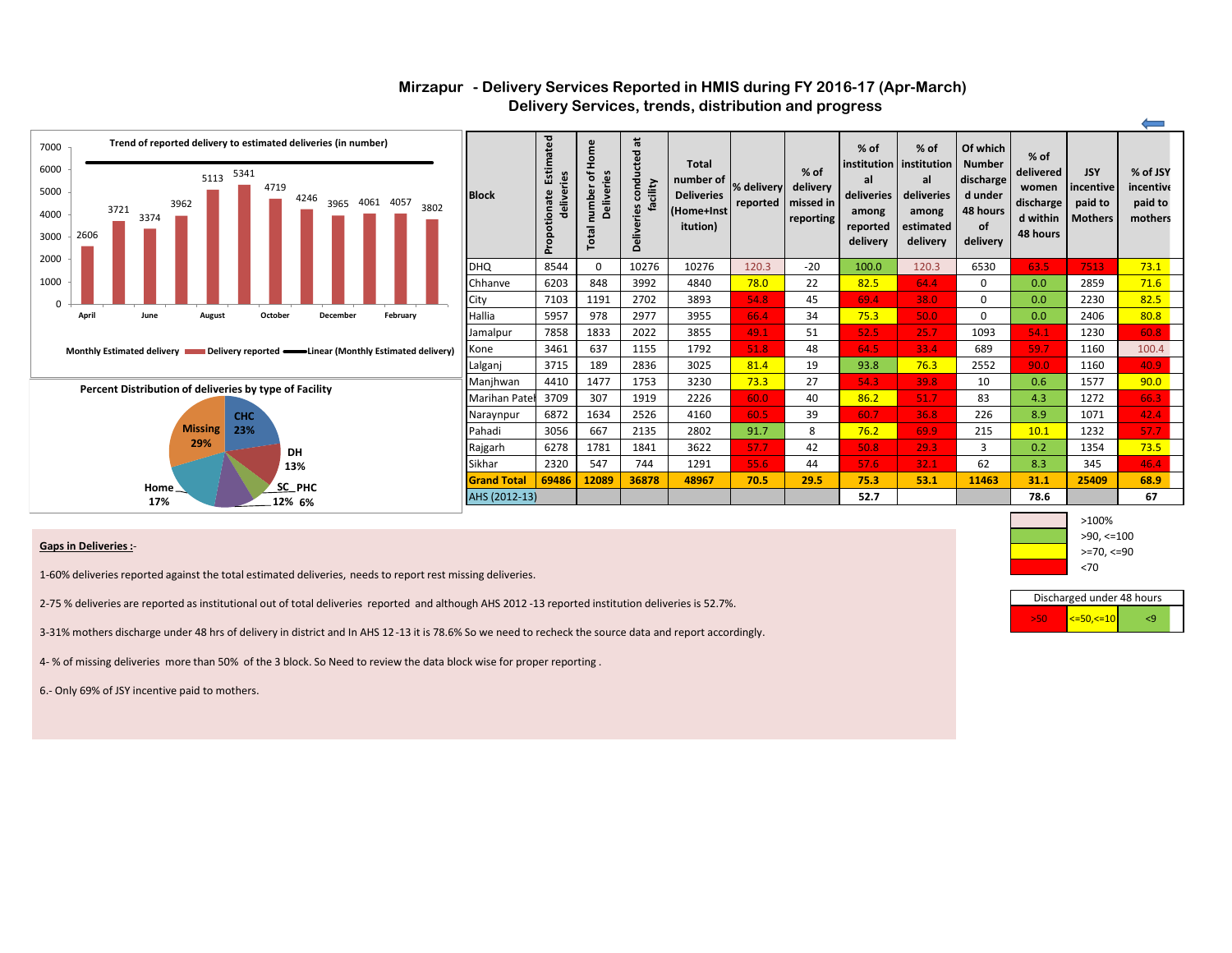

#### **Mirzapur -High Risk Pregnancies Services Reported in HMIS during FY 2016-17 (Apr-March) High risk PW reporting trends, distribution and progress**

**% of PW having severe anemia treated at institution**

**% of PW with Hypertension (BP>140/90) : New cases**



| <b>Block</b>       | <b>Total</b><br>number of<br>pregnant<br>women<br><b>Registered</b><br>for ANC | <b>Number</b><br>having Hb<br>level<11<br>(tested<br>cases) | $%$ of<br>having<br><b>Hb level</b><br>$11$ | <b>Number</b><br>having severe<br>anaemia<br>(Hb<7)<br>treated at<br>institution | % of severe<br>(Hb < 7)<br>anemia<br>treated rate<br>at institution | Pregnant<br>women with<br>Hypertension<br>$(BP>140/90)$ :<br><b>New cases</b> | % of PW with<br>hypertension |
|--------------------|--------------------------------------------------------------------------------|-------------------------------------------------------------|---------------------------------------------|----------------------------------------------------------------------------------|---------------------------------------------------------------------|-------------------------------------------------------------------------------|------------------------------|
| <b>DHQ</b>         | 10002                                                                          | 11090                                                       | 119.2                                       | 527                                                                              | 5.3                                                                 | 503                                                                           | 5.4                          |
| Chhanve            | 9924                                                                           | 1618                                                        | 17.4                                        | 45                                                                               | 0.5                                                                 | $\mathbf{1}$                                                                  | 0.0                          |
| City               | 6493                                                                           | 4008                                                        | 51.8                                        | $\overline{7}$                                                                   | 0.1                                                                 | 31                                                                            | 0.4                          |
| Hallia             | 5147                                                                           | 391                                                         | 6.0                                         | 33                                                                               | 0.6                                                                 | 189                                                                           | 2.9                          |
| Jamalpur           | 6710                                                                           | 931                                                         | 10.9                                        | $\Omega$                                                                         | 0.0                                                                 | 472                                                                           | 5.5                          |
| Kone               | 2960                                                                           | 3658                                                        | 97.1                                        | 56                                                                               | 1.9                                                                 | 407                                                                           | 10.8                         |
| Lalganj            | 3887                                                                           | 81                                                          | 2.0                                         | $\Omega$                                                                         | 0.0                                                                 | 31                                                                            | 0.8                          |
| Manjhwan           | 3826                                                                           | 406                                                         | 8.5                                         | $\overline{2}$                                                                   | 0.1                                                                 | ξ                                                                             | 0.1                          |
| Marihan Patehara   | 3957                                                                           | 2016                                                        | 49.9                                        | $\overline{2}$                                                                   | 0.1                                                                 | 467                                                                           | 11.6                         |
| Naraynpur          | 6765                                                                           | 3246                                                        | 43.4                                        | 18                                                                               | 0.3                                                                 | 1586                                                                          | 21.2                         |
| Pahadi             | 3268                                                                           | $\overline{7}$                                              | 0.2                                         | $\Omega$                                                                         | 0.0                                                                 | $\Omega$                                                                      | 0.0                          |
| Rajgarh            | 4984                                                                           | 1092                                                        | 16.0                                        | $\overline{2}$                                                                   | 0.0                                                                 | 70                                                                            | 1.0                          |
| Sikhar             | 1759                                                                           | 87                                                          | 3.4                                         | $\Omega$                                                                         | 0.0                                                                 | 0                                                                             | 0.0                          |
| <b>Grand Total</b> | 69682                                                                          | 28631                                                       | 37.8                                        | 692                                                                              | 1.0                                                                 | 3760                                                                          | 5.0                          |
| AHS (2012-13)      |                                                                                |                                                             |                                             |                                                                                  |                                                                     |                                                                               |                              |

#### **Gaps in HRP :**

- District reported mothers having hb <11 is 35.

- % of severe (Hb <7) anemia treated rate at institution is not reported in most of the blocks.

- Hypertensive cases identification is zero in Blocks Chhanve, Hallia, Majhawa, Pahadi & Shikhad.
- DWH reported 118% PWs are having hb<11 which is more than Pregnant womens need check.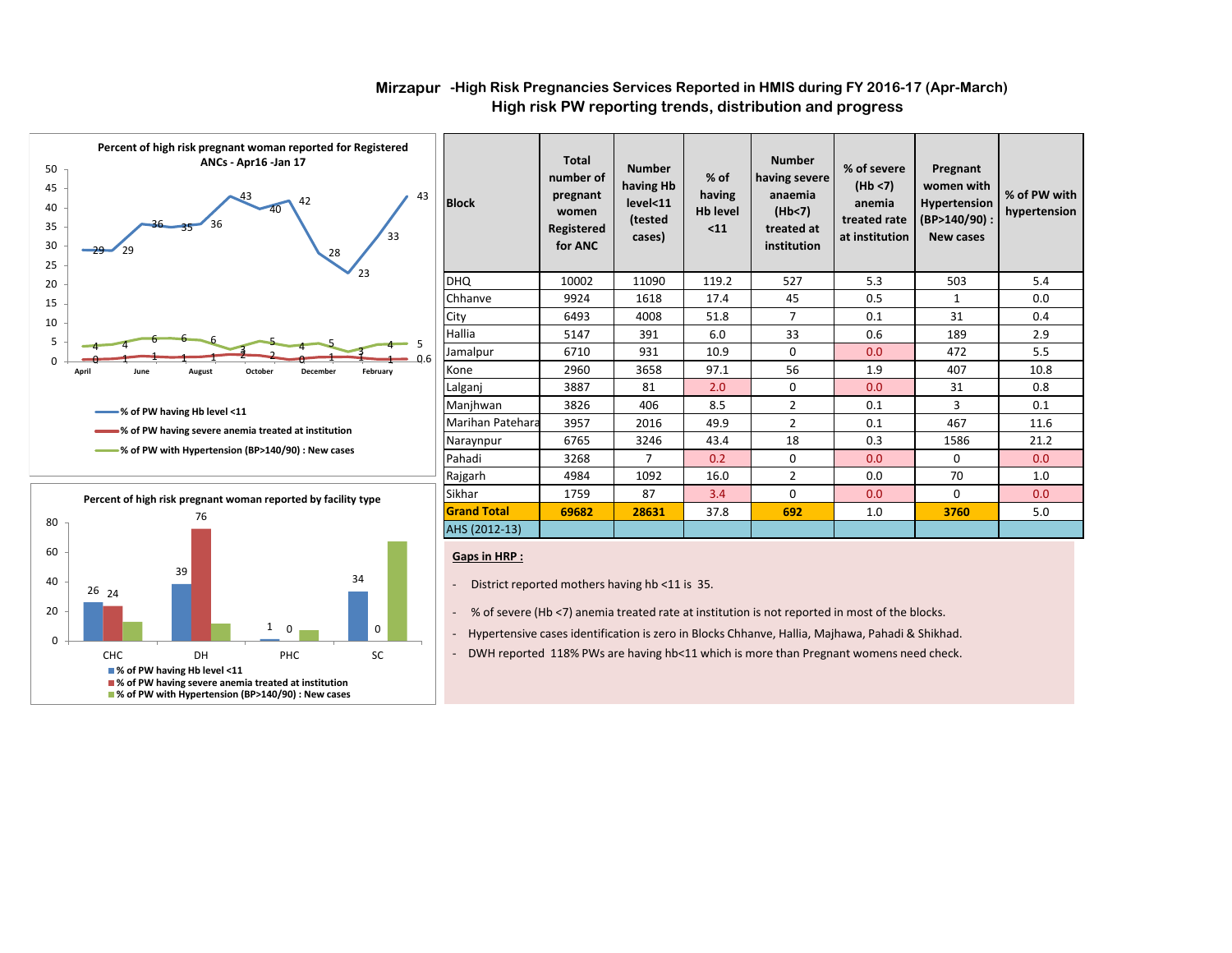#### **Mirzapur C-Section and Complication treated**

|                |                    |                                         |                                                   |                                                            |                       | <b>Complications Treated with</b>            |                     |                                    |          |              | C- section conducted |                |                             |
|----------------|--------------------|-----------------------------------------|---------------------------------------------------|------------------------------------------------------------|-----------------------|----------------------------------------------|---------------------|------------------------------------|----------|--------------|----------------------|----------------|-----------------------------|
| <b>S. No.</b>  | <b>Block</b>       | <b>Institutional</b><br><b>Delivery</b> | Preg. with<br>Compl.<br>Attended at<br>facilities | % Preg. with<br>Compl.<br><b>Attended at</b><br>facilities | <b>IV Antibiotics</b> | IV<br>Antihypertens<br>ive/ Magsulph<br>Inj. | <b>IV Oxytocics</b> | <b>Blood</b><br><b>Transfusion</b> | DH       | <b>CHC</b>   | <b>PHC</b>           | <b>Others</b>  | % of C-Section<br>performed |
|                | Lalganj            | 2836                                    | $\Omega$                                          | $\mathbf 0$                                                | 52                    | 0                                            | $\Omega$            | $\Omega$                           | $\Omega$ | 0            | $\Omega$             | 0              | $\Omega$                    |
| $\overline{2}$ | <b>DHQ</b>         | 10276                                   | 1822                                              | 18                                                         | 1174                  | 412                                          | 390                 | 382                                | 1822     | $\Omega$     | $\Omega$             | 0              | 18                          |
| 3              | Chhanve            | 3992                                    | 0                                                 | 0                                                          | $\mathbf 0$           | 0                                            | $\mathbf 0$         | 0                                  | 0        | $\mathbf{0}$ | $\mathbf 0$          | 0              | $\mathbf 0$                 |
| 4              | City               | 2702                                    | $\Omega$                                          | $\mathbf 0$                                                | 18                    |                                              | 118                 | $\Omega$                           | $\Omega$ | $\Omega$     | $\Omega$             | 0              | $\mathbf 0$                 |
| 5              | Hallia             | 2977                                    | 10                                                | $\mathbf 0$                                                | 10                    | $\mathbf 0$                                  | $\mathbf 0$         | $\Omega$                           | $\Omega$ | $\mathbf 0$  | $\Omega$             | 0              | $\mathbf 0$                 |
| 6              | Jamalpur           | 2022                                    | 39                                                | $\overline{2}$                                             | 0                     | 4                                            | 1652                | $\mathbf 0$                        | 0        | $\mathbf{0}$ | $\mathbf 0$          | 0              | 0                           |
|                | Kone               | 1155                                    | 0                                                 | $\mathbf 0$                                                | 0                     | $\mathbf 0$                                  | 0                   | $\Omega$                           | $\Omega$ | $\mathbf{0}$ | $\Omega$             | 0              | $\mathbf 0$                 |
| 8              | Manjhwan           | 1753                                    | $\Omega$                                          | $\mathbf 0$                                                | 0                     | $\mathbf 0$                                  | $\mathbf 0$         | $\Omega$                           | $\Omega$ | $\Omega$     | $\Omega$             | 0              | 0                           |
| 9              | Marihan Patehara   | 1919                                    | 36                                                | $\overline{2}$                                             | $\Omega$              | $\mathbf 0$                                  | $\Omega$            | $\Omega$                           | $\Omega$ | 50           | $\Omega$             | 0              | 3                           |
| 10             | Naraynpur          | 2526                                    | 76                                                | 3                                                          | 138                   | $\mathbf 0$                                  | 71                  | $\Omega$                           | $\Omega$ | 46           | $\Omega$             | 0              | $\overline{2}$              |
| 11             | Pahadi             | 2135                                    | 0                                                 | $\mathbf 0$                                                | $\mathbf 0$           | $\mathbf 0$                                  | $\mathbf 0$         | 0                                  | 0        | 0            | 0                    | 0              | 0                           |
| 12             | Rajgarh            | 1841                                    | 218                                               | 12                                                         | 3                     | $\mathbf 0$                                  | 0                   | $\Omega$                           | $\Omega$ | $\Omega$     | $\Omega$             | 0              | 0                           |
| 13             | Sikhar             | 744                                     | $\Omega$                                          | 0                                                          | $\mathbf 0$           | $\mathbf 0$                                  | $\Omega$            | $\Omega$                           | $\Omega$ | $\Omega$     | $\Omega$             | 0              | 0                           |
|                | <b>Grand Total</b> | 36878                                   | 2201                                              | 6                                                          | 1395                  | 417                                          | 2231                | 382                                | 1822     | 96           | $\mathbf{0}$         | $\overline{0}$ | 5                           |

-Only 6% complication attended at facilitied. and Only 5 Blocks reported PW with complication attended at facilities.

-Only 5% C-Section delivery reported in district.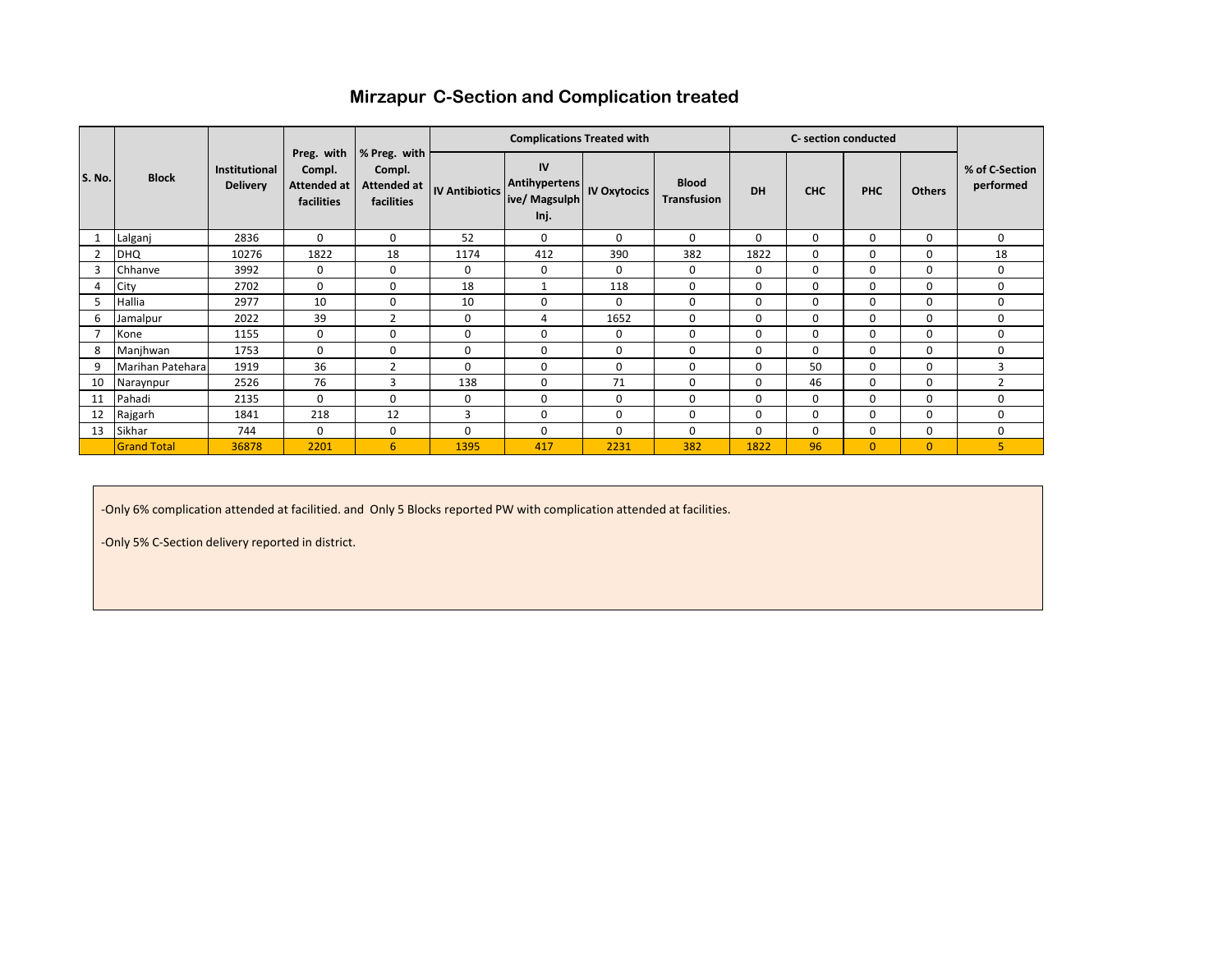



| <b>Block</b>           | <b>Total Live</b><br><b>Births</b> | <b>Still Birth</b> | % of still<br>birth | Number of<br><b>Newborns</b><br>weighed at<br>birth | $%$ of<br>newborns<br>weighed at<br>birth | <b>Number</b><br>of<br><b>Newborns</b><br>having<br>weight<br>less than<br>2 and half<br>kg | $%$ of<br>newborns<br>having $\lt$<br>2.5 <sub>kg</sub> | <b>Number</b><br>of<br><b>Newborn</b><br>s breast<br>fed<br>within 1<br>hour | $%$ of<br>newborns<br>breast fed<br>within 1<br>hour |
|------------------------|------------------------------------|--------------------|---------------------|-----------------------------------------------------|-------------------------------------------|---------------------------------------------------------------------------------------------|---------------------------------------------------------|------------------------------------------------------------------------------|------------------------------------------------------|
| <b>DHQ</b>             | 10340                              | 254                | 2.4                 | 10324                                               | 99.8                                      | 1016                                                                                        | 9.8                                                     | 9736                                                                         | 94.2                                                 |
| Chhanve                | 4773                               | 81                 | 1.7                 | 4706                                                | 98.6                                      | 458                                                                                         | 9.7                                                     | 4743                                                                         | 99.4                                                 |
| City                   | 3833                               | 74                 | 1.9                 | 3689                                                | 96.2                                      | 300                                                                                         | 8.1                                                     | 3758                                                                         | 98.0                                                 |
| Hallia                 | 3947                               | 33                 | 0.8                 | 3947                                                | 100.0                                     | 83                                                                                          | 2.1                                                     | 3947                                                                         | 100.0                                                |
| Jamalpur               | 4944                               | 64                 | 1.3                 | 2871                                                | 58.1                                      | 412                                                                                         | 14.4                                                    | 3283                                                                         | 66.4                                                 |
| Kone                   | 1991                               | 38                 | 1.9                 | 1955                                                | 98.2                                      | 175                                                                                         | 9.0                                                     | 1856                                                                         | 93.2                                                 |
| Lalganj                | 3032                               | 70                 | 2.3                 | 2977                                                | 98.2                                      | 191                                                                                         | 6.4                                                     | 2804                                                                         | 92.5                                                 |
| Manjhwan               | 3077                               | 55                 | 1.8                 | 3075                                                | 99.9                                      | 190                                                                                         | 6.2                                                     | 3075                                                                         | 99.9                                                 |
| <b>Marihan Patehar</b> | 2241                               | 75                 | 3.2                 | 2175                                                | 97.1                                      | 172                                                                                         | 7.9                                                     | 2199                                                                         | 98.1                                                 |
| Naraynpur              | 4463                               | 54                 | 1.2                 | 4408                                                | 98.8                                      | 299                                                                                         | 6.8                                                     | 4436                                                                         | 99.4                                                 |
| Pahadi                 | 2805                               | $\Omega$           | 0.0                 | 2780                                                | 99.1                                      | 113                                                                                         | 4.1                                                     | 2798                                                                         | 99.8                                                 |
| Rajgarh                | 3595                               | 51                 | 1.4                 | 3595                                                | 100.0                                     | 198                                                                                         | 5.5                                                     | 3585                                                                         | 99.7                                                 |
| Sikhar                 | 1329                               | 13                 | 1.0                 | 1328                                                | 99.9                                      | 38                                                                                          | 2.9                                                     | 1328                                                                         | 99.9                                                 |
| <b>Grand Total</b>     | 50370                              | 862                | 1.7                 | 47830                                               | 95.0                                      | 3645                                                                                        | 7.6                                                     | 47548                                                                        | 94.4                                                 |
| AHS (2012-13)          |                                    |                    |                     |                                                     | 32.7                                      |                                                                                             | 16.3                                                    |                                                                              | 31.1                                                 |

### **Mirzapur - Child Services Reported in HMIS during FY 2016-17 (Apr-March) Child care services trends, distribution and progress**

#### **Gaps in Child care :**

- 1.7 still births are reported from the district. . Data need to recheck.

- 95% of newborns weighed at birth & 7.6 % of newborns having < 2.5 kgs.

- 94% reported as breast fed within 1 hours of births, it is need to check as AHS 2012-13 showing data 31.1% only.



÷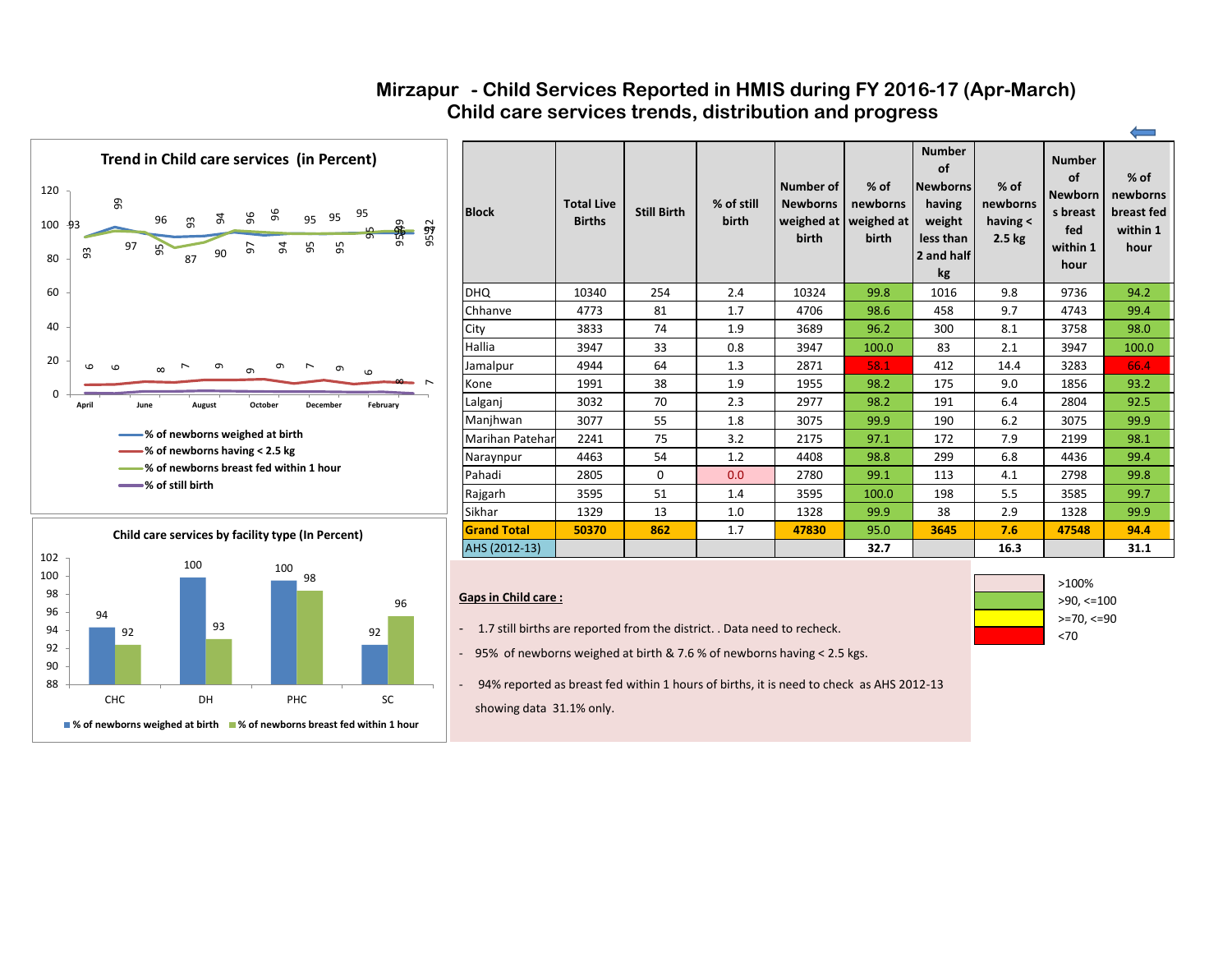#### **Child Immunization trends, Distribution and progress Mirzapur - Immunisation Services Reported in HMIS during FY 2016-17 (Apr-March)**

| Percent of Children received Birth doses April 16-Feb17<br>120<br>96<br>89<br>100<br>84<br>84<br>83<br>82<br>80<br>80<br>65<br>61<br>60<br>60<br>38 | <b>Block</b>           | Est. live<br>birth | <b>Total Live</b><br><b>Births</b> | Number of<br>Infants 0 to<br>11 months<br>old who<br>received<br><b>BCG</b> | % of Infants<br>0 to 11<br>months old<br>who<br>received BCG | Number of<br>11 months<br>old who<br>received<br>OPV <sub>0</sub> | $%$ of<br>Infants 0 to   Infants 0 to<br>11 months<br>old who<br>received<br>OPV <sub>0</sub> | <b>Number</b><br>of Infants<br>0 to 11<br>months<br>old who<br>received<br>Hepatitis-<br>B <sub>0</sub> | % of Infants<br>0 to 11<br>months old<br>who<br>received<br>Hep B <sub>0</sub> | <b>Number</b><br>of Infants<br>0 to 11<br>months<br>old who<br>received<br><b>Measles</b> | % of<br>Infants 0<br>to 11<br>months<br>old who<br><b>Measles</b> | cniiaren 9<br>and 11<br>months<br>fully<br><i>immunize</i><br>d<br>received (BCG+DPT<br>123+OPV<br>$1.$ Total | $%$ of<br>children<br>and 11<br>months<br>fully<br><i>immunize</i> |
|-----------------------------------------------------------------------------------------------------------------------------------------------------|------------------------|--------------------|------------------------------------|-----------------------------------------------------------------------------|--------------------------------------------------------------|-------------------------------------------------------------------|-----------------------------------------------------------------------------------------------|---------------------------------------------------------------------------------------------------------|--------------------------------------------------------------------------------|-------------------------------------------------------------------------------------------|-------------------------------------------------------------------|---------------------------------------------------------------------------------------------------------------|--------------------------------------------------------------------|
| 40                                                                                                                                                  | DHQ                    | 9229               | 10340                              | 9565                                                                        | 103.6                                                        | 6583                                                              | 71.3                                                                                          | 6548                                                                                                    | 71.0                                                                           | 4418                                                                                      | 47.9                                                              | 2683                                                                                                          | 29.1                                                               |
| 36<br>20<br>31<br>27<br>17                                                                                                                          | Chhanve                | 6142               | 4773                               | 5577                                                                        | 90.8                                                         | 3013                                                              | 49.1                                                                                          | 1362                                                                                                    | 22.2                                                                           | 5182                                                                                      | 84.4                                                              | 5150                                                                                                          | 83.9                                                               |
|                                                                                                                                                     | City                   | 7032               | 3833                               | 5268                                                                        | 74.9                                                         | 2015                                                              | 28.7                                                                                          | 1242                                                                                                    | 17.7                                                                           | 5330                                                                                      | 75.8                                                              | 5312                                                                                                          | 75.5                                                               |
| April<br>February<br>October<br>December<br>June<br>August                                                                                          | Hallia                 | 5898               | 3947                               | 5056                                                                        | 85.7                                                         | 2880                                                              | 48.8                                                                                          | 136                                                                                                     | 2.3                                                                            | 5392                                                                                      | 91.4                                                              | 5336                                                                                                          | 90.5                                                               |
| → % of Infants 0 to 11 months old who received BCG                                                                                                  | Jamalpur               | 7780               | 4944                               | 6344                                                                        | 81.5                                                         | 2284                                                              | 29.4                                                                                          | 191                                                                                                     | 2.5                                                                            | 5743                                                                                      | 73.8                                                              | 5723                                                                                                          | 73.6                                                               |
| - <sup>1</sup> % of Infants 0 to 11 months old who received OPV 0                                                                                   | Kone                   | 3426               | 1991                               | 2658                                                                        | 77.6                                                         | 1500                                                              | 43.8                                                                                          | 436                                                                                                     | 12.7                                                                           | 2306                                                                                      | 67.3                                                              | 1699                                                                                                          | 49.6                                                               |
| -* % of Infants 0 to 11 months old who received Hep B 0                                                                                             | Lalganj                | 3678               | 3032                               | 3890                                                                        | 105.8                                                        | 1588                                                              | 43.2                                                                                          | 1053                                                                                                    | 28.6                                                                           | 3454                                                                                      | 93.9                                                              | 2465                                                                                                          | 67.0                                                               |
|                                                                                                                                                     | Manihwan               | 4366               | 3077                               | 3344                                                                        | 76.6                                                         | 1655                                                              | 37.9                                                                                          | 1148                                                                                                    | 26.3                                                                           | 3431                                                                                      | 78.6                                                              | 3394                                                                                                          | 77.7                                                               |
| Birth doses by facility type (in Percent)                                                                                                           | <b>Marihan Patehar</b> | 3673               | 2241                               | 3551                                                                        | 96.7                                                         | 595                                                               | 16.2                                                                                          | 29                                                                                                      | 0.8                                                                            | 3693                                                                                      | 100.6                                                             | 3087                                                                                                          | 84.1                                                               |
| 67<br>100<br>42<br>14 22 41<br>31                                                                                                                   | Naraynpur              | 6804               | 4463                               | 5646                                                                        | 83.0                                                         | 2101                                                              | 30.9 <sub>1</sub>                                                                             | 1405                                                                                                    | 20.6                                                                           | 5201                                                                                      | 76.4                                                              | 4089                                                                                                          | 60.1                                                               |
| 14<br>50<br>11<br>642                                                                                                                               | Pahadi                 | 3025               | 2805                               | 2782                                                                        | 92.0                                                         | 1561                                                              | 51.6                                                                                          | 1333                                                                                                    | 44.1                                                                           | 3009                                                                                      | 99.5                                                              | 3015                                                                                                          | 99.7                                                               |
| CHC<br>SC<br>DH<br><b>PHC</b>                                                                                                                       | Rajgarh                | 6216               | 3595                               | 4383                                                                        | 70.5                                                         | 1971                                                              | 31.7                                                                                          | 923                                                                                                     | 14.8                                                                           | 4067                                                                                      | 65.4                                                              | 4053                                                                                                          | 65.2                                                               |
| ■% of Infants 0 to 11 months old who received BCG                                                                                                   | Sikhar                 | 2298               | 1329                               | 1547                                                                        | 67.3                                                         | 681                                                               | 29.6                                                                                          | 10                                                                                                      | 0.4                                                                            | 1609                                                                                      | 70.0                                                              | 1617                                                                                                          | 70.4                                                               |
| ■% of Infants 0 to 11 months old who received OPV 0                                                                                                 | <b>Grand Total</b>     | 69567              | 50370                              | 59611                                                                       | 85.7                                                         | 28427                                                             | 40.9                                                                                          | 15816                                                                                                   | 22.7                                                                           | 52835                                                                                     | 75.9                                                              | 47623                                                                                                         | 68.5                                                               |
| ■% of Infants 0 to 11 months old who received Hep B 0                                                                                               |                        |                    |                                    |                                                                             |                                                              |                                                                   |                                                                                               |                                                                                                         |                                                                                |                                                                                           |                                                                   |                                                                                                               |                                                                    |

#### **Gaps in Immunization :**

- 86% of Infants 0 to 11 months old who received BCG against estimated live birth.
- 41% of Infants 0 to 11 months old who received OPV 0 and 20% of Infants 0 to 11 months old who received Hep B 0.
- 69% of children 9 and 11 months fully immunized and DHQ reported only 20% & Block Pahadi reportedfull immunization 98% that need to reviewed by Block officials.



 $\leftarrow$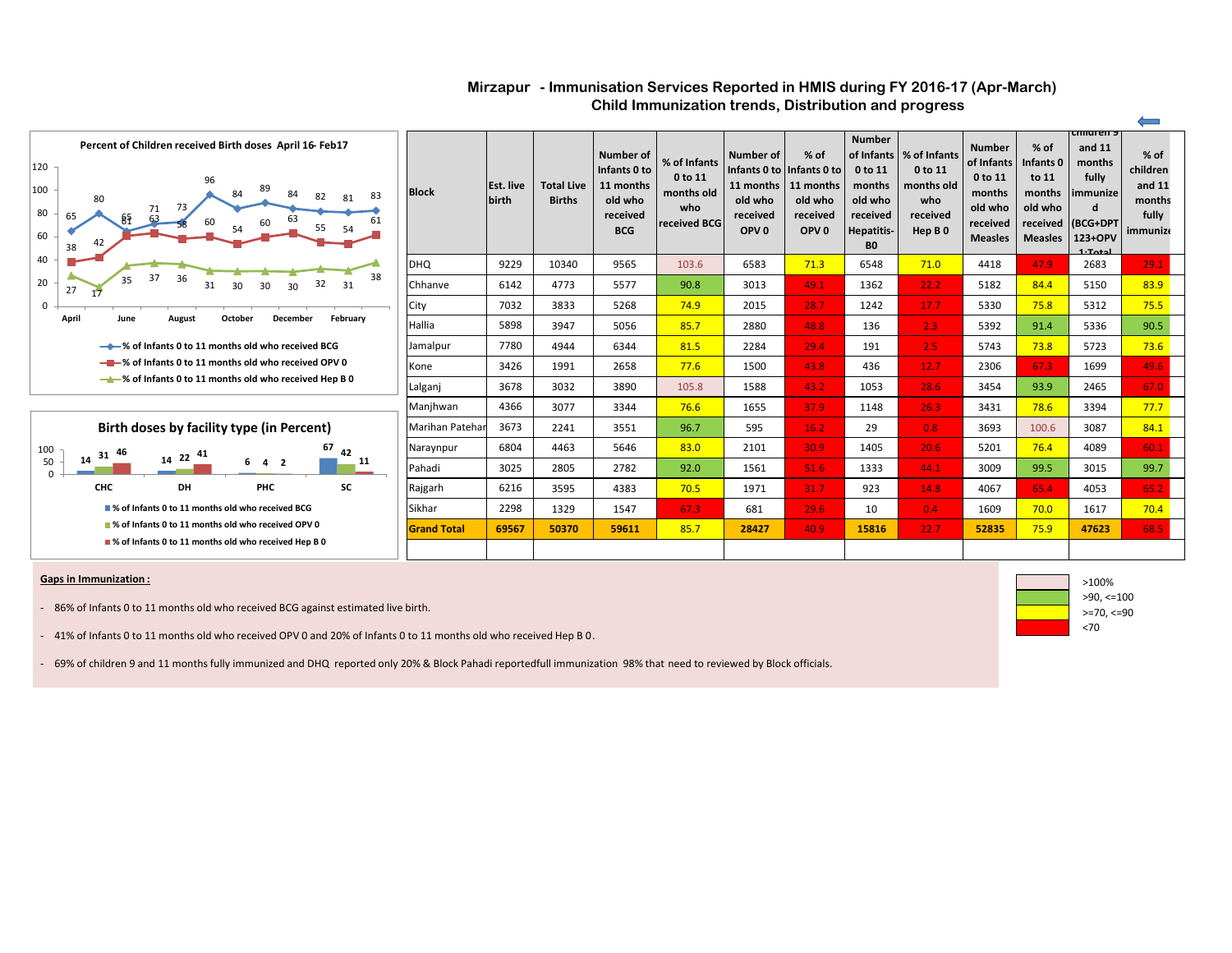#### **Family planning trends Distribution and progress Mirzapur - Family Planning Services Reported in HMIS during FY 2016-17 (Apr-March)**



| <b>Block</b>       | <b>Potential</b><br>unmet<br>need for<br>limiting<br>method | Sterilization<br>Male | Sterilization<br>Female | % achivement<br>for limiting<br>method | <b>Potential</b><br>unmet<br>need for<br>spacing<br>method | new<br><b>IUD</b><br>Insertio<br>ns | Condom<br><b>Users</b> | <b>Oral Pills</b><br><b>Users</b> | %<br>achiveme<br>nt for<br>spacing<br>method | <b>Total</b><br>need for<br>family<br>planning | % of Total<br>family<br>planning<br>service<br>provided |
|--------------------|-------------------------------------------------------------|-----------------------|-------------------------|----------------------------------------|------------------------------------------------------------|-------------------------------------|------------------------|-----------------------------------|----------------------------------------------|------------------------------------------------|---------------------------------------------------------|
| <b>DHQ</b>         | 6987                                                        | 42                    | 939                     | 14.04                                  | 3361                                                       | 1324                                | 181                    | 456                               | 53.0                                         | 18840                                          | 14.7                                                    |
| Chhanve            | 2581                                                        | 2                     | 759                     | 29.48                                  | 5366                                                       | 1071                                | 453                    | 374                               | 26.9                                         | 14469                                          | 15.2                                                    |
| City               | 5982                                                        | 1                     | 306                     | 5.13                                   | 12436                                                      | 1982                                | 505                    | 424                               | 19.3                                         | 33530                                          | 8.1                                                     |
| Hallia             | 2721                                                        | 1                     | 335                     | 12.35                                  | 5658                                                       | 1732                                | 1281                   | 1019                              | 48.6                                         | 15254                                          | 20.2                                                    |
| Jamalpur           | 2897                                                        | 10                    | 650                     | 22.78                                  | 6022                                                       | 1181                                | 989                    | 715                               | 31.5                                         | 16237                                          | 15.7                                                    |
| Kone               | 1434                                                        | 0                     | 202                     | 14.08                                  | 2982                                                       | 671                                 | 502                    | 377                               | 35.2                                         | 8039                                           | 15.6                                                    |
| Lalganj            | 2275                                                        | 1                     | 237                     | 10.46                                  | 4730                                                       | 1367                                | 195                    | 279                               | 34.8                                         | 12752                                          | 14.8                                                    |
| Manjhwan           | 2479                                                        | 3                     | 471                     | 19.12                                  | 5153                                                       | 1505                                | 319                    | 374                               | 36.5                                         | 13894                                          | 16.9                                                    |
| Marihan Patehara   | 2714                                                        | 2                     | 110                     | 4.13                                   | 5641                                                       | 774                                 | 112                    | 261                               | 18.3                                         | 15210                                          | 7.5                                                     |
| Naraynpur          | 2471                                                        | 133                   | 738                     | 35.25                                  | 5137                                                       | 2570                                | 258                    | 291                               | 55.7                                         | 13851                                          | 26.9                                                    |
| Pahadi             | 1414                                                        | 0                     | 468                     | 33.10                                  | 2939                                                       | 1909                                | 485                    | 376                               | 77.7                                         | 7925                                           | 34.7                                                    |
| Rajgarh            | 2645                                                        | 1                     | 276                     | 10.47                                  | 5498                                                       | 902                                 | 147                    | 279                               | 21.5                                         | 14825                                          | 9.8                                                     |
| Sikhar             | 1234                                                        | 15                    | 88                      | 8.35                                   | 2566                                                       | 827                                 | 207                    | 215                               | 40.6                                         | 6917                                           | 16.5                                                    |
| <b>Grand Total</b> | 37834                                                       | 211                   | 5579                    | 15.30                                  | 67489                                                      | 17815                               | 5634                   | 5440                              | 34                                           | 191743                                         | 15                                                      |

- The achievement of limiting method is 15%.
- IUCD insertion mostly provided at SC and the service at CHC, DH & PHC need to improve.

- The condom distribution must be rechecked and reporting should be cross checked of condom distribution from stock register.

- **Note: Condoms were removed from achivement.**



 $\overline{\phantom{0}}$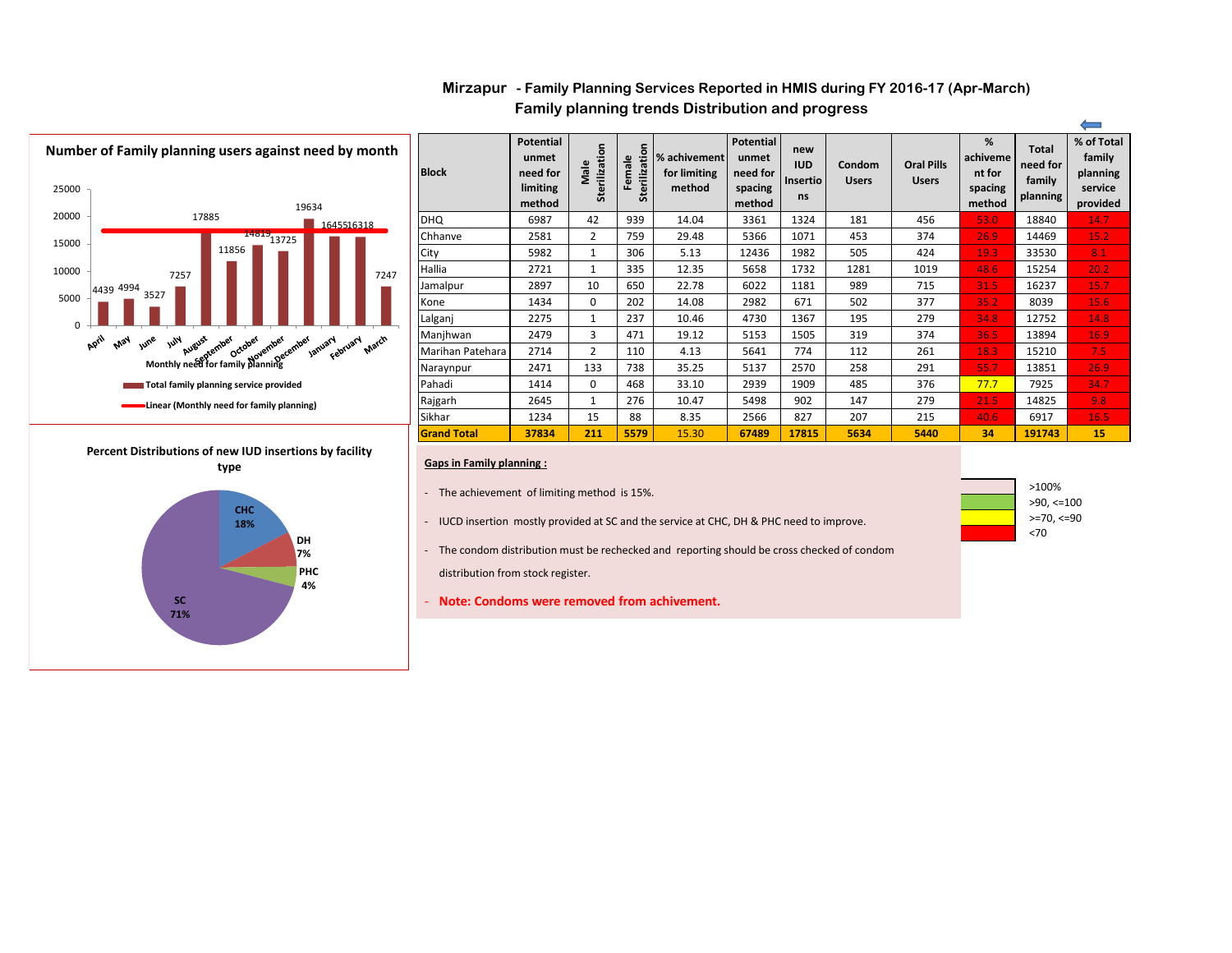#### **List of Indicators covered in HMIS and MCTS**

| <b>MCTS</b><br>1<br>% of mother registered in MCTS against estimated<br>3<br>Total # Mother registered in MCTS<br><b>Estimated Pregnancies</b><br>$\overline{2}$<br><b>MCTS</b><br>Total # Children registered in MCTS<br><b>Estimated live births</b><br>3<br>% Children registered against estimated<br>Sum of pregnant women having hb<7 and any other maternal<br><b>MCTS</b><br>3<br>3<br>% High risk PW reported in MCTS<br>Total # Registered Mothers in current year<br>complication<br>% of Mother received ANC 3 against registered PW with LMP<br>Total # pregnant women registered with LMP<br><b>MCTS</b><br>3<br>Mother (LMP 2015-16) received ANC 3<br>4<br>2015-16<br>in 2015-16<br>Total # pregnant women registered with LMP<br><b>MCTS</b><br>3<br>5<br>% of PW delivered against registered with LMP in 2015-16<br>Total # Pregnant women (LMP 2015-16) delivered<br>in 2015-16)<br>% of children received full immunization against children<br>3<br>6<br><b>MCTS</b><br>Total # children (DoB 2015-16) received full immunization<br>Total # Children (DoB 2015-16) registered<br>registered in 2015-16<br>$\overline{7}$<br><b>ANC</b><br>% of ANC registered to estimated Pregnancy<br>4<br>Total # ANC Registered<br><b>Estimated Pregnancy</b><br>8<br>$\overline{4}$<br><b>ANC</b><br>% of ANC registered within 1st trimester<br>Total # ANC Registered within 1st trim<br>Total # ANC Registered<br>9<br>ANC<br>% of ANC received TT2/Booster<br>$\overline{4}$<br>Total # Pregnant women received TT2/Booster<br><b>Estimated Pregnancy</b><br>ANC<br>4<br>10<br>% of ANC received 3ANC checkups<br>Total # pregnant women received 3 ANC check ups<br><b>Estimated Pregnancy</b><br>5<br>Delivery<br>% delivery reported<br>11<br>Total # Delivery reported<br><b>Estimated Delivery</b><br>5<br>12<br>% of Unreported (Missing) Delivery<br>Delivery<br>Total # Deliviery not reported<br><b>Estimated Delivery</b><br>5<br>13<br>Delivery<br>% of institutional deliveries among estimated delivery<br>Total # Institutional Deliviery<br><b>Estimated Delivery</b><br>5<br>14<br>% of delivered women discharged within 48 hours<br>Total # Delivered women discharged within 48 hours<br>Delivery<br>Tota # Deliveries conducted at facility<br>5<br>15<br>Delivery<br>% of JSY incentive paid to mothers<br>Total # JSY Incentives paid to mothers<br>Tota # Deliveries conducted at facility<br>6<br>16<br><b>HRP</b><br>% of having Hb level <11<br>Number having Hb level<11<br><b>Estimated Pregnancy</b><br>6<br><b>HRP</b><br>17<br>% of severe (Hb <7) anemia treated rate at institution<br>Total # Severe (Hb <7) anemia treated at institution<br>Total # ANC Registered<br><b>HRP</b><br>6<br>18<br>% of PW with hypertension<br>Total # Pregnant women with Hypertension (BP>140/90)<br><b>Estimated Pregnancy</b><br>19<br><b>HRP</b><br>6<br>Abortion rate<br>Total # Abortion (spontaneous/induced)<br>Sum of Live birth, Still birth & Abortion<br>% Pregnant women having Obstetric complication attend at<br>Total # Pregnant women having Obstetric complication attend<br>Total number of deliveries conducted at<br>20<br><b>HRP</b><br>facility<br>at facility<br>public facilities<br>$\overline{7}$<br>21<br>Child Care<br>% of Still birth<br>Total # Still Birth<br>Sum of Live birth & Still birth<br>22<br>$\overline{7}$<br>Child Care<br>% of newborns weighed at birth<br>Number of Newborns weighed at birth<br>Total # Live Births<br>$\overline{7}$<br>Child Care<br>Total # Live Births Weighed<br>23<br>% of newborns having weight < 2.5 kg<br>Total # newborns having weight < 2.5 kg<br>$\overline{7}$<br>24<br>Child Care<br>Total # Live Births<br>% of newborns breast fed within 1 hour<br>Total # newborns breast fed within 1 hour<br>8<br>25<br>% of Infants 0 to 11 months old who received BCG<br>Total # Estimated Births<br>Immunization<br>Total # Infants 0 to 11 months old who received BCG<br>8<br>26<br>Immunization<br>% of Infants 0 to 11 months old who received OPV 0<br>Total # Infants 0 to 11 months old who received OPV 0<br>Total # Estimated Births<br>8<br>27<br>Immunization<br>% of Infants 0 to 11 months old who received Hep B 0<br>Total # Infants 0 to 11 months old who received Hep B 0<br>Total # Estimated Births<br>8<br>28<br>Immunization<br>% of Infants 0 to 11 months old who received Measles<br>Total # Infants 0 to 11 months old who received Measles<br>Total # Estimated Births<br>29<br>% of children 9 and 11 months fully immunized<br>8<br>Immunization<br>Total # children 9 and 11 months fully immunized<br>Total # Estimated Births<br>30<br>9<br>% achivement for limiting method<br><b>Family Planning</b><br>Total # Sterilization (Male & Female)<br>Potential unmet need for limiting method<br>9<br>31<br><b>Family Planning</b><br>% achivement for spacing method<br>Sum of IUCD and oral Pill users<br>Potential unmet need for spacing method<br>Potential unment need for FP Method<br>32<br>Family Planning  % of Total family planning service provided<br>(Limiting & Spacing & Est Condom users &<br>9<br>Sum of Spacing and Limiting method's users<br>Traditional Method users) | S.No. | Domain | Indicator | <b>Numerator</b> | <b>Denominator</b> | Page no. |
|------------------------------------------------------------------------------------------------------------------------------------------------------------------------------------------------------------------------------------------------------------------------------------------------------------------------------------------------------------------------------------------------------------------------------------------------------------------------------------------------------------------------------------------------------------------------------------------------------------------------------------------------------------------------------------------------------------------------------------------------------------------------------------------------------------------------------------------------------------------------------------------------------------------------------------------------------------------------------------------------------------------------------------------------------------------------------------------------------------------------------------------------------------------------------------------------------------------------------------------------------------------------------------------------------------------------------------------------------------------------------------------------------------------------------------------------------------------------------------------------------------------------------------------------------------------------------------------------------------------------------------------------------------------------------------------------------------------------------------------------------------------------------------------------------------------------------------------------------------------------------------------------------------------------------------------------------------------------------------------------------------------------------------------------------------------------------------------------------------------------------------------------------------------------------------------------------------------------------------------------------------------------------------------------------------------------------------------------------------------------------------------------------------------------------------------------------------------------------------------------------------------------------------------------------------------------------------------------------------------------------------------------------------------------------------------------------------------------------------------------------------------------------------------------------------------------------------------------------------------------------------------------------------------------------------------------------------------------------------------------------------------------------------------------------------------------------------------------------------------------------------------------------------------------------------------------------------------------------------------------------------------------------------------------------------------------------------------------------------------------------------------------------------------------------------------------------------------------------------------------------------------------------------------------------------------------------------------------------------------------------------------------------------------------------------------------------------------------------------------------------------------------------------------------------------------------------------------------------------------------------------------------------------------------------------------------------------------------------------------------------------------------------------------------------------------------------------------------------------------------------------------------------------------------------------------------------------------------------------------------------------------------------------------------------------------------------------------------------------------------------------------------------------------------------------------------------------------------------------------------------------------------------------------------------------------------------------------------------------------------------------------------------------------------------------------------------------------------------------------------------------------------------------------------------------------------------------------------------------------------------------------------------------------------------------------------------------------------------------------------------------------------------------------------------------------------------------------------------------------------------------------------------------------------------------------------------------------------------------------|-------|--------|-----------|------------------|--------------------|----------|
|                                                                                                                                                                                                                                                                                                                                                                                                                                                                                                                                                                                                                                                                                                                                                                                                                                                                                                                                                                                                                                                                                                                                                                                                                                                                                                                                                                                                                                                                                                                                                                                                                                                                                                                                                                                                                                                                                                                                                                                                                                                                                                                                                                                                                                                                                                                                                                                                                                                                                                                                                                                                                                                                                                                                                                                                                                                                                                                                                                                                                                                                                                                                                                                                                                                                                                                                                                                                                                                                                                                                                                                                                                                                                                                                                                                                                                                                                                                                                                                                                                                                                                                                                                                                                                                                                                                                                                                                                                                                                                                                                                                                                                                                                                                                                                                                                                                                                                                                                                                                                                                                                                                                                                                                                                          |       |        |           |                  |                    |          |
|                                                                                                                                                                                                                                                                                                                                                                                                                                                                                                                                                                                                                                                                                                                                                                                                                                                                                                                                                                                                                                                                                                                                                                                                                                                                                                                                                                                                                                                                                                                                                                                                                                                                                                                                                                                                                                                                                                                                                                                                                                                                                                                                                                                                                                                                                                                                                                                                                                                                                                                                                                                                                                                                                                                                                                                                                                                                                                                                                                                                                                                                                                                                                                                                                                                                                                                                                                                                                                                                                                                                                                                                                                                                                                                                                                                                                                                                                                                                                                                                                                                                                                                                                                                                                                                                                                                                                                                                                                                                                                                                                                                                                                                                                                                                                                                                                                                                                                                                                                                                                                                                                                                                                                                                                                          |       |        |           |                  |                    |          |
|                                                                                                                                                                                                                                                                                                                                                                                                                                                                                                                                                                                                                                                                                                                                                                                                                                                                                                                                                                                                                                                                                                                                                                                                                                                                                                                                                                                                                                                                                                                                                                                                                                                                                                                                                                                                                                                                                                                                                                                                                                                                                                                                                                                                                                                                                                                                                                                                                                                                                                                                                                                                                                                                                                                                                                                                                                                                                                                                                                                                                                                                                                                                                                                                                                                                                                                                                                                                                                                                                                                                                                                                                                                                                                                                                                                                                                                                                                                                                                                                                                                                                                                                                                                                                                                                                                                                                                                                                                                                                                                                                                                                                                                                                                                                                                                                                                                                                                                                                                                                                                                                                                                                                                                                                                          |       |        |           |                  |                    |          |
|                                                                                                                                                                                                                                                                                                                                                                                                                                                                                                                                                                                                                                                                                                                                                                                                                                                                                                                                                                                                                                                                                                                                                                                                                                                                                                                                                                                                                                                                                                                                                                                                                                                                                                                                                                                                                                                                                                                                                                                                                                                                                                                                                                                                                                                                                                                                                                                                                                                                                                                                                                                                                                                                                                                                                                                                                                                                                                                                                                                                                                                                                                                                                                                                                                                                                                                                                                                                                                                                                                                                                                                                                                                                                                                                                                                                                                                                                                                                                                                                                                                                                                                                                                                                                                                                                                                                                                                                                                                                                                                                                                                                                                                                                                                                                                                                                                                                                                                                                                                                                                                                                                                                                                                                                                          |       |        |           |                  |                    |          |
|                                                                                                                                                                                                                                                                                                                                                                                                                                                                                                                                                                                                                                                                                                                                                                                                                                                                                                                                                                                                                                                                                                                                                                                                                                                                                                                                                                                                                                                                                                                                                                                                                                                                                                                                                                                                                                                                                                                                                                                                                                                                                                                                                                                                                                                                                                                                                                                                                                                                                                                                                                                                                                                                                                                                                                                                                                                                                                                                                                                                                                                                                                                                                                                                                                                                                                                                                                                                                                                                                                                                                                                                                                                                                                                                                                                                                                                                                                                                                                                                                                                                                                                                                                                                                                                                                                                                                                                                                                                                                                                                                                                                                                                                                                                                                                                                                                                                                                                                                                                                                                                                                                                                                                                                                                          |       |        |           |                  |                    |          |
|                                                                                                                                                                                                                                                                                                                                                                                                                                                                                                                                                                                                                                                                                                                                                                                                                                                                                                                                                                                                                                                                                                                                                                                                                                                                                                                                                                                                                                                                                                                                                                                                                                                                                                                                                                                                                                                                                                                                                                                                                                                                                                                                                                                                                                                                                                                                                                                                                                                                                                                                                                                                                                                                                                                                                                                                                                                                                                                                                                                                                                                                                                                                                                                                                                                                                                                                                                                                                                                                                                                                                                                                                                                                                                                                                                                                                                                                                                                                                                                                                                                                                                                                                                                                                                                                                                                                                                                                                                                                                                                                                                                                                                                                                                                                                                                                                                                                                                                                                                                                                                                                                                                                                                                                                                          |       |        |           |                  |                    |          |
|                                                                                                                                                                                                                                                                                                                                                                                                                                                                                                                                                                                                                                                                                                                                                                                                                                                                                                                                                                                                                                                                                                                                                                                                                                                                                                                                                                                                                                                                                                                                                                                                                                                                                                                                                                                                                                                                                                                                                                                                                                                                                                                                                                                                                                                                                                                                                                                                                                                                                                                                                                                                                                                                                                                                                                                                                                                                                                                                                                                                                                                                                                                                                                                                                                                                                                                                                                                                                                                                                                                                                                                                                                                                                                                                                                                                                                                                                                                                                                                                                                                                                                                                                                                                                                                                                                                                                                                                                                                                                                                                                                                                                                                                                                                                                                                                                                                                                                                                                                                                                                                                                                                                                                                                                                          |       |        |           |                  |                    |          |
|                                                                                                                                                                                                                                                                                                                                                                                                                                                                                                                                                                                                                                                                                                                                                                                                                                                                                                                                                                                                                                                                                                                                                                                                                                                                                                                                                                                                                                                                                                                                                                                                                                                                                                                                                                                                                                                                                                                                                                                                                                                                                                                                                                                                                                                                                                                                                                                                                                                                                                                                                                                                                                                                                                                                                                                                                                                                                                                                                                                                                                                                                                                                                                                                                                                                                                                                                                                                                                                                                                                                                                                                                                                                                                                                                                                                                                                                                                                                                                                                                                                                                                                                                                                                                                                                                                                                                                                                                                                                                                                                                                                                                                                                                                                                                                                                                                                                                                                                                                                                                                                                                                                                                                                                                                          |       |        |           |                  |                    |          |
|                                                                                                                                                                                                                                                                                                                                                                                                                                                                                                                                                                                                                                                                                                                                                                                                                                                                                                                                                                                                                                                                                                                                                                                                                                                                                                                                                                                                                                                                                                                                                                                                                                                                                                                                                                                                                                                                                                                                                                                                                                                                                                                                                                                                                                                                                                                                                                                                                                                                                                                                                                                                                                                                                                                                                                                                                                                                                                                                                                                                                                                                                                                                                                                                                                                                                                                                                                                                                                                                                                                                                                                                                                                                                                                                                                                                                                                                                                                                                                                                                                                                                                                                                                                                                                                                                                                                                                                                                                                                                                                                                                                                                                                                                                                                                                                                                                                                                                                                                                                                                                                                                                                                                                                                                                          |       |        |           |                  |                    |          |
|                                                                                                                                                                                                                                                                                                                                                                                                                                                                                                                                                                                                                                                                                                                                                                                                                                                                                                                                                                                                                                                                                                                                                                                                                                                                                                                                                                                                                                                                                                                                                                                                                                                                                                                                                                                                                                                                                                                                                                                                                                                                                                                                                                                                                                                                                                                                                                                                                                                                                                                                                                                                                                                                                                                                                                                                                                                                                                                                                                                                                                                                                                                                                                                                                                                                                                                                                                                                                                                                                                                                                                                                                                                                                                                                                                                                                                                                                                                                                                                                                                                                                                                                                                                                                                                                                                                                                                                                                                                                                                                                                                                                                                                                                                                                                                                                                                                                                                                                                                                                                                                                                                                                                                                                                                          |       |        |           |                  |                    |          |
|                                                                                                                                                                                                                                                                                                                                                                                                                                                                                                                                                                                                                                                                                                                                                                                                                                                                                                                                                                                                                                                                                                                                                                                                                                                                                                                                                                                                                                                                                                                                                                                                                                                                                                                                                                                                                                                                                                                                                                                                                                                                                                                                                                                                                                                                                                                                                                                                                                                                                                                                                                                                                                                                                                                                                                                                                                                                                                                                                                                                                                                                                                                                                                                                                                                                                                                                                                                                                                                                                                                                                                                                                                                                                                                                                                                                                                                                                                                                                                                                                                                                                                                                                                                                                                                                                                                                                                                                                                                                                                                                                                                                                                                                                                                                                                                                                                                                                                                                                                                                                                                                                                                                                                                                                                          |       |        |           |                  |                    |          |
|                                                                                                                                                                                                                                                                                                                                                                                                                                                                                                                                                                                                                                                                                                                                                                                                                                                                                                                                                                                                                                                                                                                                                                                                                                                                                                                                                                                                                                                                                                                                                                                                                                                                                                                                                                                                                                                                                                                                                                                                                                                                                                                                                                                                                                                                                                                                                                                                                                                                                                                                                                                                                                                                                                                                                                                                                                                                                                                                                                                                                                                                                                                                                                                                                                                                                                                                                                                                                                                                                                                                                                                                                                                                                                                                                                                                                                                                                                                                                                                                                                                                                                                                                                                                                                                                                                                                                                                                                                                                                                                                                                                                                                                                                                                                                                                                                                                                                                                                                                                                                                                                                                                                                                                                                                          |       |        |           |                  |                    |          |
|                                                                                                                                                                                                                                                                                                                                                                                                                                                                                                                                                                                                                                                                                                                                                                                                                                                                                                                                                                                                                                                                                                                                                                                                                                                                                                                                                                                                                                                                                                                                                                                                                                                                                                                                                                                                                                                                                                                                                                                                                                                                                                                                                                                                                                                                                                                                                                                                                                                                                                                                                                                                                                                                                                                                                                                                                                                                                                                                                                                                                                                                                                                                                                                                                                                                                                                                                                                                                                                                                                                                                                                                                                                                                                                                                                                                                                                                                                                                                                                                                                                                                                                                                                                                                                                                                                                                                                                                                                                                                                                                                                                                                                                                                                                                                                                                                                                                                                                                                                                                                                                                                                                                                                                                                                          |       |        |           |                  |                    |          |
|                                                                                                                                                                                                                                                                                                                                                                                                                                                                                                                                                                                                                                                                                                                                                                                                                                                                                                                                                                                                                                                                                                                                                                                                                                                                                                                                                                                                                                                                                                                                                                                                                                                                                                                                                                                                                                                                                                                                                                                                                                                                                                                                                                                                                                                                                                                                                                                                                                                                                                                                                                                                                                                                                                                                                                                                                                                                                                                                                                                                                                                                                                                                                                                                                                                                                                                                                                                                                                                                                                                                                                                                                                                                                                                                                                                                                                                                                                                                                                                                                                                                                                                                                                                                                                                                                                                                                                                                                                                                                                                                                                                                                                                                                                                                                                                                                                                                                                                                                                                                                                                                                                                                                                                                                                          |       |        |           |                  |                    |          |
|                                                                                                                                                                                                                                                                                                                                                                                                                                                                                                                                                                                                                                                                                                                                                                                                                                                                                                                                                                                                                                                                                                                                                                                                                                                                                                                                                                                                                                                                                                                                                                                                                                                                                                                                                                                                                                                                                                                                                                                                                                                                                                                                                                                                                                                                                                                                                                                                                                                                                                                                                                                                                                                                                                                                                                                                                                                                                                                                                                                                                                                                                                                                                                                                                                                                                                                                                                                                                                                                                                                                                                                                                                                                                                                                                                                                                                                                                                                                                                                                                                                                                                                                                                                                                                                                                                                                                                                                                                                                                                                                                                                                                                                                                                                                                                                                                                                                                                                                                                                                                                                                                                                                                                                                                                          |       |        |           |                  |                    |          |
|                                                                                                                                                                                                                                                                                                                                                                                                                                                                                                                                                                                                                                                                                                                                                                                                                                                                                                                                                                                                                                                                                                                                                                                                                                                                                                                                                                                                                                                                                                                                                                                                                                                                                                                                                                                                                                                                                                                                                                                                                                                                                                                                                                                                                                                                                                                                                                                                                                                                                                                                                                                                                                                                                                                                                                                                                                                                                                                                                                                                                                                                                                                                                                                                                                                                                                                                                                                                                                                                                                                                                                                                                                                                                                                                                                                                                                                                                                                                                                                                                                                                                                                                                                                                                                                                                                                                                                                                                                                                                                                                                                                                                                                                                                                                                                                                                                                                                                                                                                                                                                                                                                                                                                                                                                          |       |        |           |                  |                    |          |
|                                                                                                                                                                                                                                                                                                                                                                                                                                                                                                                                                                                                                                                                                                                                                                                                                                                                                                                                                                                                                                                                                                                                                                                                                                                                                                                                                                                                                                                                                                                                                                                                                                                                                                                                                                                                                                                                                                                                                                                                                                                                                                                                                                                                                                                                                                                                                                                                                                                                                                                                                                                                                                                                                                                                                                                                                                                                                                                                                                                                                                                                                                                                                                                                                                                                                                                                                                                                                                                                                                                                                                                                                                                                                                                                                                                                                                                                                                                                                                                                                                                                                                                                                                                                                                                                                                                                                                                                                                                                                                                                                                                                                                                                                                                                                                                                                                                                                                                                                                                                                                                                                                                                                                                                                                          |       |        |           |                  |                    |          |
|                                                                                                                                                                                                                                                                                                                                                                                                                                                                                                                                                                                                                                                                                                                                                                                                                                                                                                                                                                                                                                                                                                                                                                                                                                                                                                                                                                                                                                                                                                                                                                                                                                                                                                                                                                                                                                                                                                                                                                                                                                                                                                                                                                                                                                                                                                                                                                                                                                                                                                                                                                                                                                                                                                                                                                                                                                                                                                                                                                                                                                                                                                                                                                                                                                                                                                                                                                                                                                                                                                                                                                                                                                                                                                                                                                                                                                                                                                                                                                                                                                                                                                                                                                                                                                                                                                                                                                                                                                                                                                                                                                                                                                                                                                                                                                                                                                                                                                                                                                                                                                                                                                                                                                                                                                          |       |        |           |                  |                    |          |
|                                                                                                                                                                                                                                                                                                                                                                                                                                                                                                                                                                                                                                                                                                                                                                                                                                                                                                                                                                                                                                                                                                                                                                                                                                                                                                                                                                                                                                                                                                                                                                                                                                                                                                                                                                                                                                                                                                                                                                                                                                                                                                                                                                                                                                                                                                                                                                                                                                                                                                                                                                                                                                                                                                                                                                                                                                                                                                                                                                                                                                                                                                                                                                                                                                                                                                                                                                                                                                                                                                                                                                                                                                                                                                                                                                                                                                                                                                                                                                                                                                                                                                                                                                                                                                                                                                                                                                                                                                                                                                                                                                                                                                                                                                                                                                                                                                                                                                                                                                                                                                                                                                                                                                                                                                          |       |        |           |                  |                    |          |
|                                                                                                                                                                                                                                                                                                                                                                                                                                                                                                                                                                                                                                                                                                                                                                                                                                                                                                                                                                                                                                                                                                                                                                                                                                                                                                                                                                                                                                                                                                                                                                                                                                                                                                                                                                                                                                                                                                                                                                                                                                                                                                                                                                                                                                                                                                                                                                                                                                                                                                                                                                                                                                                                                                                                                                                                                                                                                                                                                                                                                                                                                                                                                                                                                                                                                                                                                                                                                                                                                                                                                                                                                                                                                                                                                                                                                                                                                                                                                                                                                                                                                                                                                                                                                                                                                                                                                                                                                                                                                                                                                                                                                                                                                                                                                                                                                                                                                                                                                                                                                                                                                                                                                                                                                                          |       |        |           |                  |                    |          |
|                                                                                                                                                                                                                                                                                                                                                                                                                                                                                                                                                                                                                                                                                                                                                                                                                                                                                                                                                                                                                                                                                                                                                                                                                                                                                                                                                                                                                                                                                                                                                                                                                                                                                                                                                                                                                                                                                                                                                                                                                                                                                                                                                                                                                                                                                                                                                                                                                                                                                                                                                                                                                                                                                                                                                                                                                                                                                                                                                                                                                                                                                                                                                                                                                                                                                                                                                                                                                                                                                                                                                                                                                                                                                                                                                                                                                                                                                                                                                                                                                                                                                                                                                                                                                                                                                                                                                                                                                                                                                                                                                                                                                                                                                                                                                                                                                                                                                                                                                                                                                                                                                                                                                                                                                                          |       |        |           |                  |                    |          |
|                                                                                                                                                                                                                                                                                                                                                                                                                                                                                                                                                                                                                                                                                                                                                                                                                                                                                                                                                                                                                                                                                                                                                                                                                                                                                                                                                                                                                                                                                                                                                                                                                                                                                                                                                                                                                                                                                                                                                                                                                                                                                                                                                                                                                                                                                                                                                                                                                                                                                                                                                                                                                                                                                                                                                                                                                                                                                                                                                                                                                                                                                                                                                                                                                                                                                                                                                                                                                                                                                                                                                                                                                                                                                                                                                                                                                                                                                                                                                                                                                                                                                                                                                                                                                                                                                                                                                                                                                                                                                                                                                                                                                                                                                                                                                                                                                                                                                                                                                                                                                                                                                                                                                                                                                                          |       |        |           |                  |                    |          |
|                                                                                                                                                                                                                                                                                                                                                                                                                                                                                                                                                                                                                                                                                                                                                                                                                                                                                                                                                                                                                                                                                                                                                                                                                                                                                                                                                                                                                                                                                                                                                                                                                                                                                                                                                                                                                                                                                                                                                                                                                                                                                                                                                                                                                                                                                                                                                                                                                                                                                                                                                                                                                                                                                                                                                                                                                                                                                                                                                                                                                                                                                                                                                                                                                                                                                                                                                                                                                                                                                                                                                                                                                                                                                                                                                                                                                                                                                                                                                                                                                                                                                                                                                                                                                                                                                                                                                                                                                                                                                                                                                                                                                                                                                                                                                                                                                                                                                                                                                                                                                                                                                                                                                                                                                                          |       |        |           |                  |                    |          |
|                                                                                                                                                                                                                                                                                                                                                                                                                                                                                                                                                                                                                                                                                                                                                                                                                                                                                                                                                                                                                                                                                                                                                                                                                                                                                                                                                                                                                                                                                                                                                                                                                                                                                                                                                                                                                                                                                                                                                                                                                                                                                                                                                                                                                                                                                                                                                                                                                                                                                                                                                                                                                                                                                                                                                                                                                                                                                                                                                                                                                                                                                                                                                                                                                                                                                                                                                                                                                                                                                                                                                                                                                                                                                                                                                                                                                                                                                                                                                                                                                                                                                                                                                                                                                                                                                                                                                                                                                                                                                                                                                                                                                                                                                                                                                                                                                                                                                                                                                                                                                                                                                                                                                                                                                                          |       |        |           |                  |                    |          |
|                                                                                                                                                                                                                                                                                                                                                                                                                                                                                                                                                                                                                                                                                                                                                                                                                                                                                                                                                                                                                                                                                                                                                                                                                                                                                                                                                                                                                                                                                                                                                                                                                                                                                                                                                                                                                                                                                                                                                                                                                                                                                                                                                                                                                                                                                                                                                                                                                                                                                                                                                                                                                                                                                                                                                                                                                                                                                                                                                                                                                                                                                                                                                                                                                                                                                                                                                                                                                                                                                                                                                                                                                                                                                                                                                                                                                                                                                                                                                                                                                                                                                                                                                                                                                                                                                                                                                                                                                                                                                                                                                                                                                                                                                                                                                                                                                                                                                                                                                                                                                                                                                                                                                                                                                                          |       |        |           |                  |                    |          |
|                                                                                                                                                                                                                                                                                                                                                                                                                                                                                                                                                                                                                                                                                                                                                                                                                                                                                                                                                                                                                                                                                                                                                                                                                                                                                                                                                                                                                                                                                                                                                                                                                                                                                                                                                                                                                                                                                                                                                                                                                                                                                                                                                                                                                                                                                                                                                                                                                                                                                                                                                                                                                                                                                                                                                                                                                                                                                                                                                                                                                                                                                                                                                                                                                                                                                                                                                                                                                                                                                                                                                                                                                                                                                                                                                                                                                                                                                                                                                                                                                                                                                                                                                                                                                                                                                                                                                                                                                                                                                                                                                                                                                                                                                                                                                                                                                                                                                                                                                                                                                                                                                                                                                                                                                                          |       |        |           |                  |                    |          |
|                                                                                                                                                                                                                                                                                                                                                                                                                                                                                                                                                                                                                                                                                                                                                                                                                                                                                                                                                                                                                                                                                                                                                                                                                                                                                                                                                                                                                                                                                                                                                                                                                                                                                                                                                                                                                                                                                                                                                                                                                                                                                                                                                                                                                                                                                                                                                                                                                                                                                                                                                                                                                                                                                                                                                                                                                                                                                                                                                                                                                                                                                                                                                                                                                                                                                                                                                                                                                                                                                                                                                                                                                                                                                                                                                                                                                                                                                                                                                                                                                                                                                                                                                                                                                                                                                                                                                                                                                                                                                                                                                                                                                                                                                                                                                                                                                                                                                                                                                                                                                                                                                                                                                                                                                                          |       |        |           |                  |                    |          |
|                                                                                                                                                                                                                                                                                                                                                                                                                                                                                                                                                                                                                                                                                                                                                                                                                                                                                                                                                                                                                                                                                                                                                                                                                                                                                                                                                                                                                                                                                                                                                                                                                                                                                                                                                                                                                                                                                                                                                                                                                                                                                                                                                                                                                                                                                                                                                                                                                                                                                                                                                                                                                                                                                                                                                                                                                                                                                                                                                                                                                                                                                                                                                                                                                                                                                                                                                                                                                                                                                                                                                                                                                                                                                                                                                                                                                                                                                                                                                                                                                                                                                                                                                                                                                                                                                                                                                                                                                                                                                                                                                                                                                                                                                                                                                                                                                                                                                                                                                                                                                                                                                                                                                                                                                                          |       |        |           |                  |                    |          |
|                                                                                                                                                                                                                                                                                                                                                                                                                                                                                                                                                                                                                                                                                                                                                                                                                                                                                                                                                                                                                                                                                                                                                                                                                                                                                                                                                                                                                                                                                                                                                                                                                                                                                                                                                                                                                                                                                                                                                                                                                                                                                                                                                                                                                                                                                                                                                                                                                                                                                                                                                                                                                                                                                                                                                                                                                                                                                                                                                                                                                                                                                                                                                                                                                                                                                                                                                                                                                                                                                                                                                                                                                                                                                                                                                                                                                                                                                                                                                                                                                                                                                                                                                                                                                                                                                                                                                                                                                                                                                                                                                                                                                                                                                                                                                                                                                                                                                                                                                                                                                                                                                                                                                                                                                                          |       |        |           |                  |                    |          |
|                                                                                                                                                                                                                                                                                                                                                                                                                                                                                                                                                                                                                                                                                                                                                                                                                                                                                                                                                                                                                                                                                                                                                                                                                                                                                                                                                                                                                                                                                                                                                                                                                                                                                                                                                                                                                                                                                                                                                                                                                                                                                                                                                                                                                                                                                                                                                                                                                                                                                                                                                                                                                                                                                                                                                                                                                                                                                                                                                                                                                                                                                                                                                                                                                                                                                                                                                                                                                                                                                                                                                                                                                                                                                                                                                                                                                                                                                                                                                                                                                                                                                                                                                                                                                                                                                                                                                                                                                                                                                                                                                                                                                                                                                                                                                                                                                                                                                                                                                                                                                                                                                                                                                                                                                                          |       |        |           |                  |                    |          |
|                                                                                                                                                                                                                                                                                                                                                                                                                                                                                                                                                                                                                                                                                                                                                                                                                                                                                                                                                                                                                                                                                                                                                                                                                                                                                                                                                                                                                                                                                                                                                                                                                                                                                                                                                                                                                                                                                                                                                                                                                                                                                                                                                                                                                                                                                                                                                                                                                                                                                                                                                                                                                                                                                                                                                                                                                                                                                                                                                                                                                                                                                                                                                                                                                                                                                                                                                                                                                                                                                                                                                                                                                                                                                                                                                                                                                                                                                                                                                                                                                                                                                                                                                                                                                                                                                                                                                                                                                                                                                                                                                                                                                                                                                                                                                                                                                                                                                                                                                                                                                                                                                                                                                                                                                                          |       |        |           |                  |                    |          |
|                                                                                                                                                                                                                                                                                                                                                                                                                                                                                                                                                                                                                                                                                                                                                                                                                                                                                                                                                                                                                                                                                                                                                                                                                                                                                                                                                                                                                                                                                                                                                                                                                                                                                                                                                                                                                                                                                                                                                                                                                                                                                                                                                                                                                                                                                                                                                                                                                                                                                                                                                                                                                                                                                                                                                                                                                                                                                                                                                                                                                                                                                                                                                                                                                                                                                                                                                                                                                                                                                                                                                                                                                                                                                                                                                                                                                                                                                                                                                                                                                                                                                                                                                                                                                                                                                                                                                                                                                                                                                                                                                                                                                                                                                                                                                                                                                                                                                                                                                                                                                                                                                                                                                                                                                                          |       |        |           |                  |                    |          |